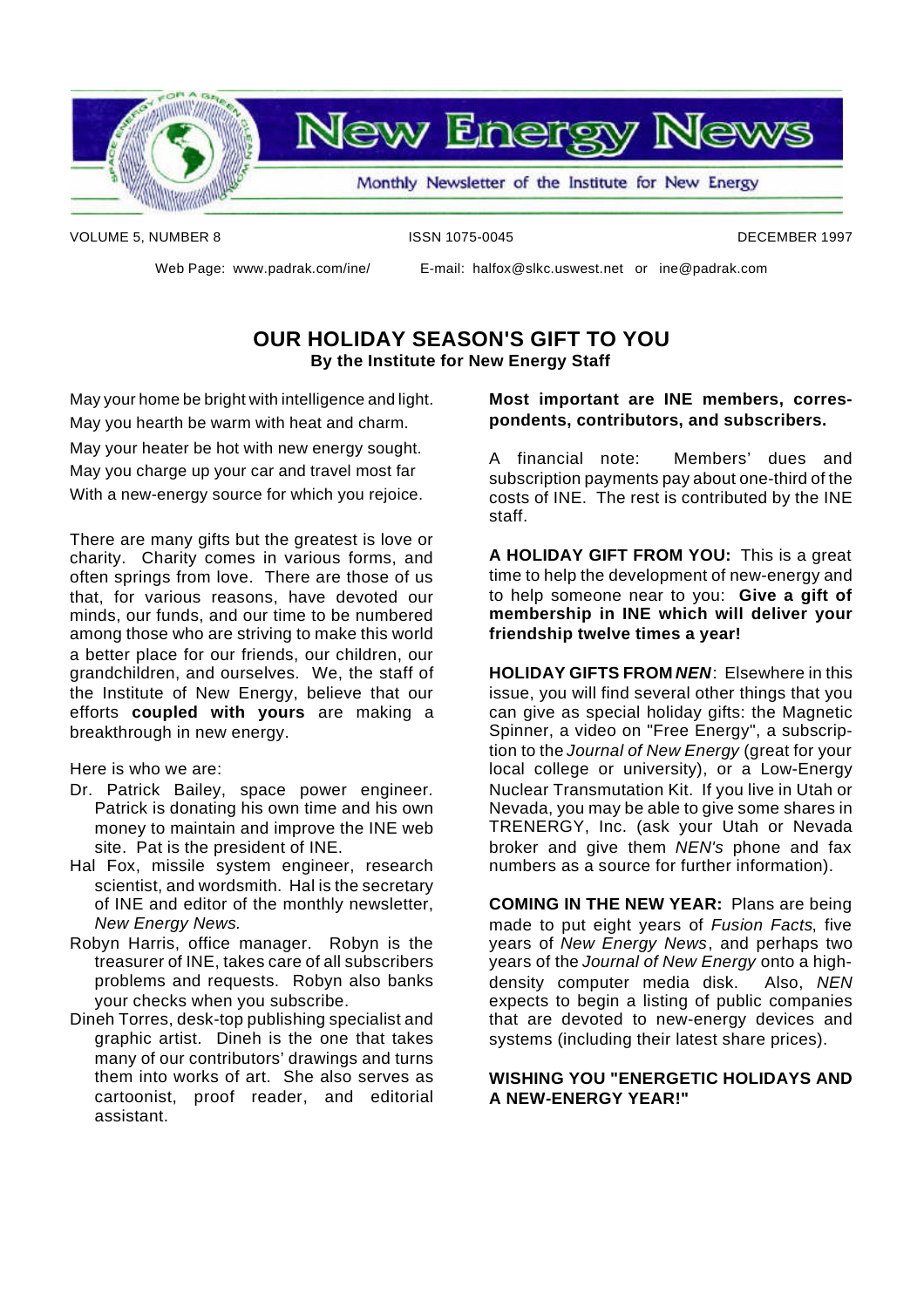## **Fusion Briefings**

#### **BOCKRIS LETTER OF INTEREST TO ALL**

From Dr. John O'M. Bockris:

When I resided in Hamburg, Germany in 1937 and '38, I recall writing to a friend to say that, if the German paper said that the USA had been invaded by the British from Canada, - great U.S. losses in Detroit, - the Germans would believe it. There was no possibility of checking (the discovery of radios tuned to the BBC carried a **Death Sentence**).

A key to the technique Murray uses is **outrage and anger**. As you say, - I can't believe this, - you claim, - why this is **absurd**, - that one atom turns into another? But that is magic and Medieval Alchemy, and etc., etc., etc.

Science is a 90% game. Don't take it too seriously. There has been in this century perhaps no more **utterly idiotic** idea than de Broglie's suggestion that **Waves accompany solid particles**. Compared with the transparent lunacy of this idea, low temperature transmutation is an easy catch. But de Broglie's suggestion is now the basis of Modern Physics.

Transmutation research has been going on in **modern scientific journals** since at least 1937 and the first paper I could quote you is by Enrico Fermi himself, - the electrolysis of deuterated ice to give neutrons and  $He_3$ .

Now, to Gleeson and Co.:

The evidence you have sent me and the descriptions sound good. Here are my worries.

(1) Of course, the removal of radioactivity from the solution is classical electrochemistry. AC is never 100% symmetrical and electrochemical processes rectify. Hence, there will be deposition on each electrode. The radioactivity will leave the solution and go to the electrodes. No big deal.

(2) The high temperature and pressure will tend to dissolve the electrodes and shower lots of stuff into the solution. This will be greatly helped by the AC which will help dissolution electrochemically. As to what gets into the solution in this classical way, -- I suggest a mass balance. Dissolve the electrodes completely in hot aqueous regia (be careful!) and

have the solution completely analyzed for everything. Then, you know what you've got. Would an independent observer be able to account for the new material from what is in the electrodes?

Then I would suggest surrounding the cell with 4 to 6 Geiger counters and following the total radioactivity in the cell. The radiation should be unconcerned with screening and come out anyway. Thus, if there is no transmutation, the total of the gammas will be the same throughout the process of AC. electrolysis. Of course, transmutation will change the radiation. Use a gamma-ray spectroscope and it may be possible to detect new materials by their signal.

One last thing: Why are not transmutationists in fax and e-mail touch with Mizuno and Co.? They have such good apparatus and are very active. Reiko Notoya, too, has more reports of radioactivity in electrodes than any one. All at Hokkaido University.

#### COMMENTS BY HAL FOX:

Dr. Bockris has made some excellent suggestions for the Cincinnati Group experiments. Here are some possible problems: The LENT-1 reactor uses a thick-walled metal electrode which would shield most of the emissions detected by a Geiger-Mueller tube. Operations in an open beaker have been successful, however, the gradual creation of precipitate may move the radioactivity from one part of the cell to another part of the cell. Critics would immediately point out that the reduction in overall emissions were the result of change of position of radioactive materials with respect to the Geiger counters.

The chemical analytical techniques are one of the best methods available, however, the methods are very expensive. Due to the small amount of thorium currently used in the LENT-1 protocol (one-tenth of a gram of thorium), the byproducts of the expected nuclear reactions must be measured in parts per million. We have made just such measurements in replicating the LENT-1 protocols. Critics will claim contamination just as the infamous ERAB committee's report on cold fusion did.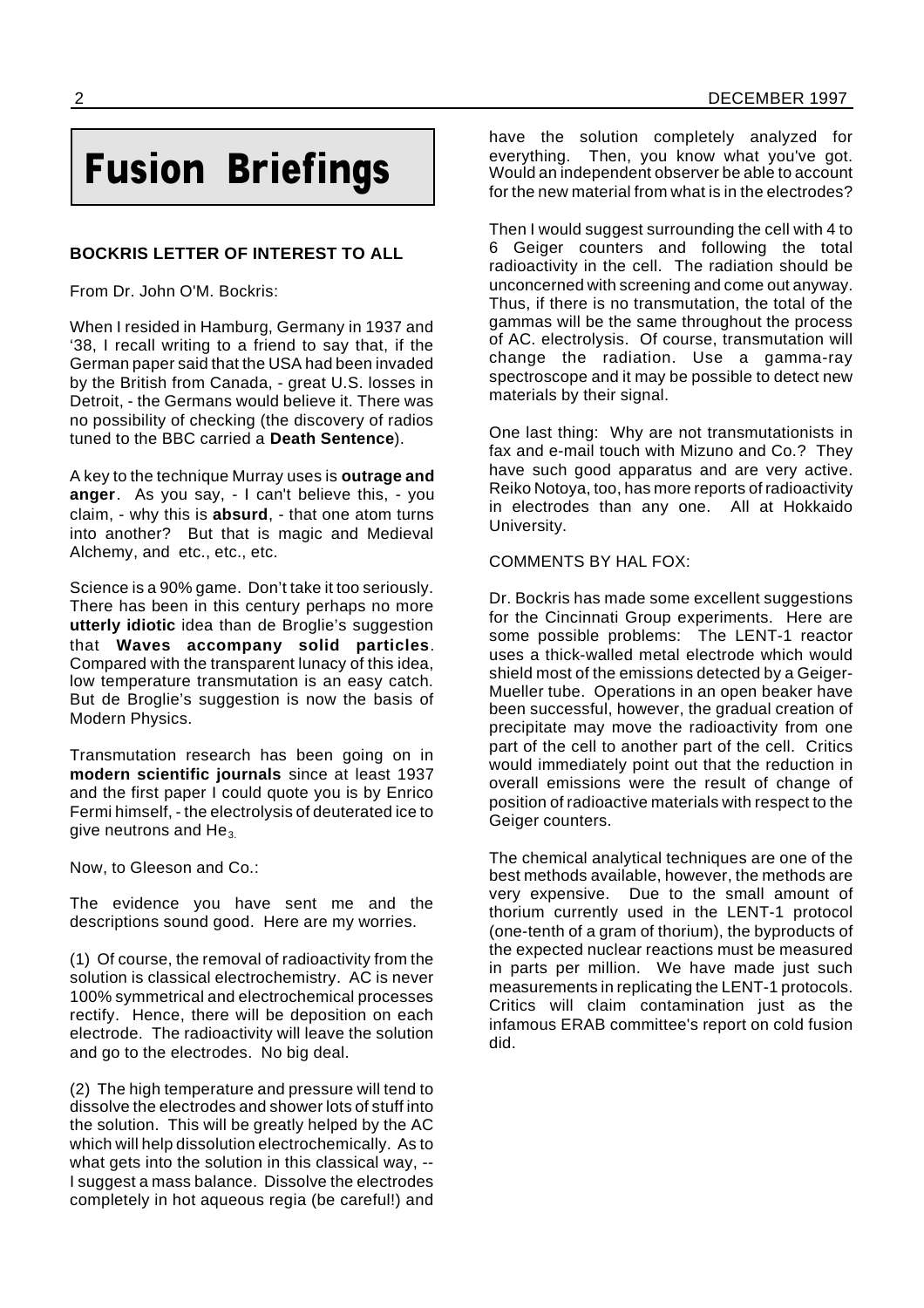The gamma-ray spectroscopy is, in our opinion, the best method to be used. Here are the tools required:

 $\blacklozenge$  The LENT-1 Kit (\$3,000).

 $\triangle$  A two-board multi-channel analyzer for your PC. (\$4,000).

 $\triangle$  A PC with Windows and at least a 486 CPU chip. (\$1,000 to \$5,000).

◆ A gamma-ray sensor. (Sodium Iodide Crystal at about \$1,000 **or much better a germanium crystal with cryogenic cooling at about \$14,000.)**

 $\blacklozenge$  Digital ammeter, voltmeter, and temperature meters. (Less than \$1,000).

For a price tag ranging from about \$10,000 to \$25,000, you can be reasonably well equipped to make a series of low-energy nuclear reactions and measure the results (just as we are doing and publishing our findings in this publication). We now have in our laboratory a sodium-iodide gamma-ray detector and a Pentium PC with a 2,000 channel analyzer, plus software. See our initial experimental measurements on page 5.

The basis of the multi-channel analyzer and sensor is to turn gamma-ray emissions into electric signals, amplify the signals, and store the signals **by energy levels**, in various **bins** in the 2,000 channel analyzer. Almost all nuclear reactions are characterized by the emission of gamma rays (electro-magnetic photons ranging in energy from a few kilovolts to tens of megavolts). Here are the gamma-ray energy levels for thorium and its daughter products:

| <b>Element</b> | $^{\circ}$ (KeV) |
|----------------|------------------|
|                |                  |

| Thorium-232  | 59 (weak)         |
|--------------|-------------------|
| Radium-228   | 14 (weak)         |
| Actinium-228 | 911, 969, 338     |
| Thorium-228  | 84, 216, 132, 166 |
| Radium-224   | 240               |
| Radon-220    | 550               |
| Polonium-216 | 805 (weak)        |
| Lead-212     | 239, 300          |
| Bismuth-212  | 40, 727           |
| Polonium-212 |                   |
| Thallium-208 | 2615, 583, 511    |
| Lead-208     | stable            |

Assume that thorium nitrate is dissolved in pure distilled water. It is deemed to be unlikely that either radon-220 or any of the nuclear reaction byproducts following thorium would be of any

importance in the LENT-1 reactor **because radon is a gas and would likely escape. If present, the observed amounts would be very small.** The thorium-232 and the radium-228 give off weak gammas which may or may not be detected by the gamma spectroscope. However, the actinium-228, thorium-228, and radium-224 should provide suitable signals so that the thorium daughter products can be observed. The gamma-ray spectroscope can be calibrated by making measurements from the "before-processing" solution of thorium nitrate in distilled water.

Here are the technical challenges: The gamma-ray background is present everywhere. Even with a barrel-sized lead shield, there are still a lot of gamma-ray background emanations. The background changes with a change in whatever material is placed into the measuring area. Different metal "targets" will show a different background. Radioactive potassium is everywhere and must be considered.

Cosmic ray gammas travel through everyone's body at the rate of an average 11 per second. Assume that in the LENT-1 Reactor, a proton will penetrate the thorium-232 nuclei. If the thorium-232 fuses with the proton then protactinium-233 is produced. This isotope decays by beta emission with a half life of 27.8 days and becomes uranium-233 which decays by alpha emission. **If the thorium-232 is being bombarded with protons, what is the probability of creating an unstable nuclei that will fission and what is the probability that the proton energy will be just sufficient to provide a fusion event?** We don't know the answer, but it is reasonable to look for the gamma-ray energy characteristic of protactinium-233 (312 KeV).

Thorium (and all heavy elements) is neutron rich. Oxygen-16 has 8 protons and 8 neutrons -- a fiftyfifty ratio of neutrons to protons. Thorium-232 has 90 protons and 142 neutrons -- a ratio of more than 3 to 2. If nuclear fission reactions take place, then the reactions will have to get rid of many excess neutrons. **Many scientists believe that this type of nuclear reaction must emit neutrons.** No over-background neutron emission has been observed from the operation of the LENT-1 reactor.

©1997 by Fusion Information Center, Inc. **COPYING NOT ALLOWED without written permission. ALL RIGHTS RESERVED.**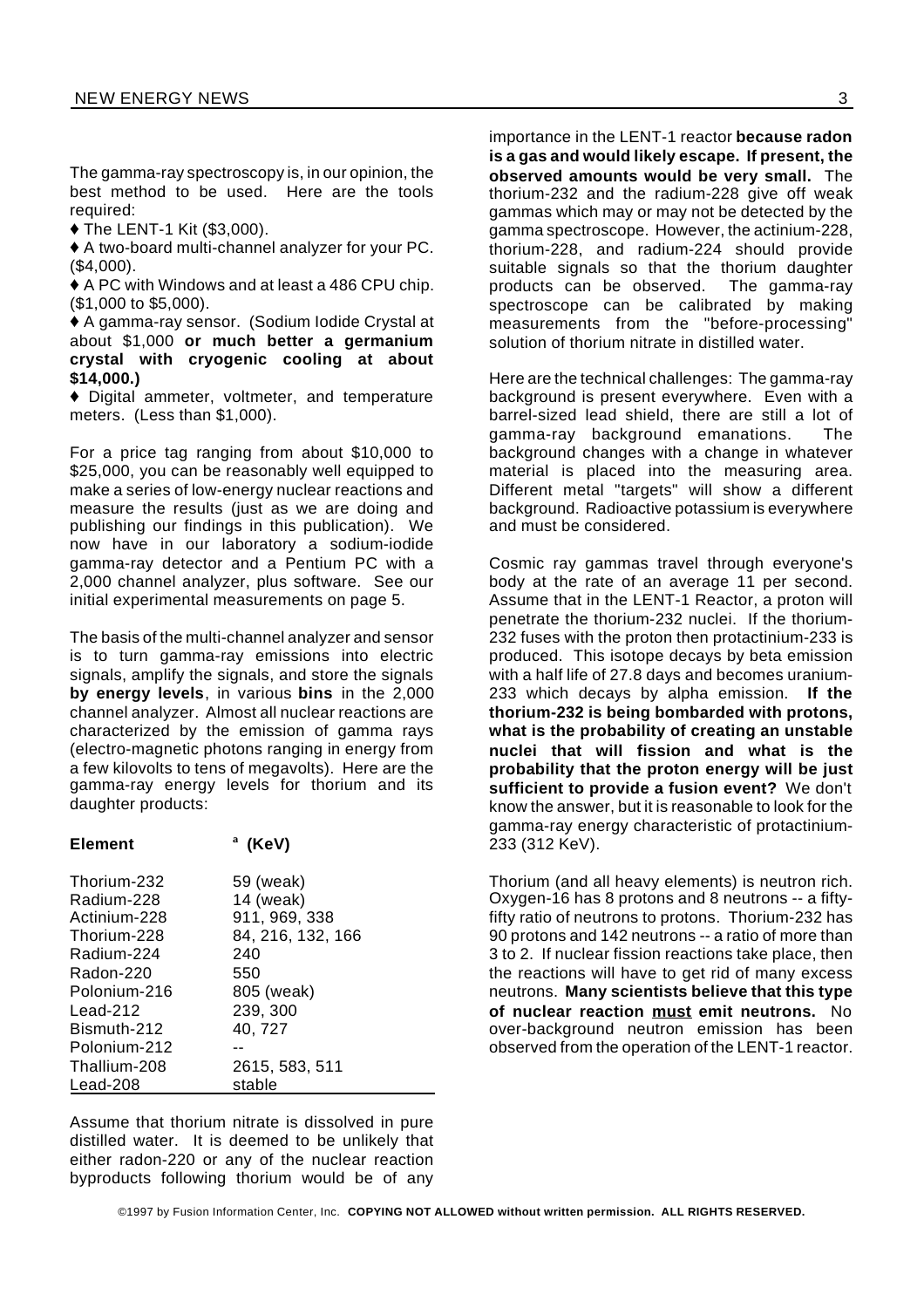Breakthrough Video on Breakthrough Technologies **Just Released**

## **Free Energy: The Race to Zero Point**

From Nikola Tesla to New Hydrogen Energy; Plasma Discharge to T.Townsend Brown; Magnetic Motors to Anti-Gravity... **the Era of Unlimited Energy has begun!**

A comprehensive 110-minute broadcast-quality documentary featuring the most promising devices, processes and theories from brilliant visionary scientists and the most persistent independent inventors on the planet!

Get late information on the history and latest revolutionary developments from the following:

Eugene Mallove Troy Reed Hal Fox Jeane Manning Dr. Shiuji Inomata Moray King Dr. Brian O'Leary Tom Valone Paul Pantone

Tom Bearden Dennis Lee Dave Porter Dr. Dennis Cravens Roy Thornson John Hutchison Joseph Newman Paramahamsa Tewari

*Hosted by*: Bill Jenkins *Written & Directed by:* Christopher Toussaint *Produced by:* Harry DeLigter *Distributed by:* Lightworks Audio & Video *Music by:* Steve Gaines, Richard Burmer, Mark Swane

> VHS HiFi  $\$34.95 + \$3.05$  S&H =  $\$38.00$ . Free shipping & handling for INE members. **Order from: FIC, P.O. Box 58639, Salt Lake City, Utah 84158.**

What other possibilities are there to shed neutrons? The answer is by beta emission. In this reaction, the unstable isotope (example Protactinium-233) emits an energetic electron from one of its neutrons that changes the neutron to a proton. This process is called beta emission and is a highly predominant reaction following the fissioning of many uranium atoms. As previously reported in this publication, the beta-emission radioactivity of the electrodes after a 30-minute processing time is largely due to betas being emitted from unstable isotopes where the neutrons are changed to protons. Because this radioactivity decays over time, this experimental data is judged to be a **highly positive** indication of LENT-1 nuclear reactions. A series of nuclear reactions by beta decay almost always ends up with a stable isotope. Here is another major problem: The time in which stable isotopes can be formed by beta decay can be relatively short. Most of the beta decay half-lives are less than an hour. **To get significant and valid data above background into the 2,000 channels of the gamma-ray spectroscope multi-channel analyzer requires reasonable exposure times.** Regardless of what the experimenter will be able to report, the skeptics will be most likely to claim that the experimental data is inconclusive.

The perjorations of the "Internet oratorical society" have, as yet, added almost no intelligent suggestions that were not already obvious to a trained scientist. That does not mean that an exchange of information on the Internet should be avoided. We do suggest that Internet surfers should seek for peer-review (with all of its faults) and essentially ignore those who are not qualified to instruct the community of scholar

s. We don't want to interfere with the fun of those eager writers, who, unencumbered by education or experience, are titillated with the idea that millions can read the results as they play the role of scientific critic in the world's most democratic forum.

**Therefore, if you want to get some hands-on scientific training and become one of the first cadre of new-energy scientists, organize yourselves into small groups and get started.** Just like an investment club, the members can put in their monthly contributions, a nuclear reaction club can marshal their assets and capabilities and become new low-energy nuclear scientists. We will support you with a vehicle for information exchange and **we won't tell you that you don't know what you are doing because it is impossible.**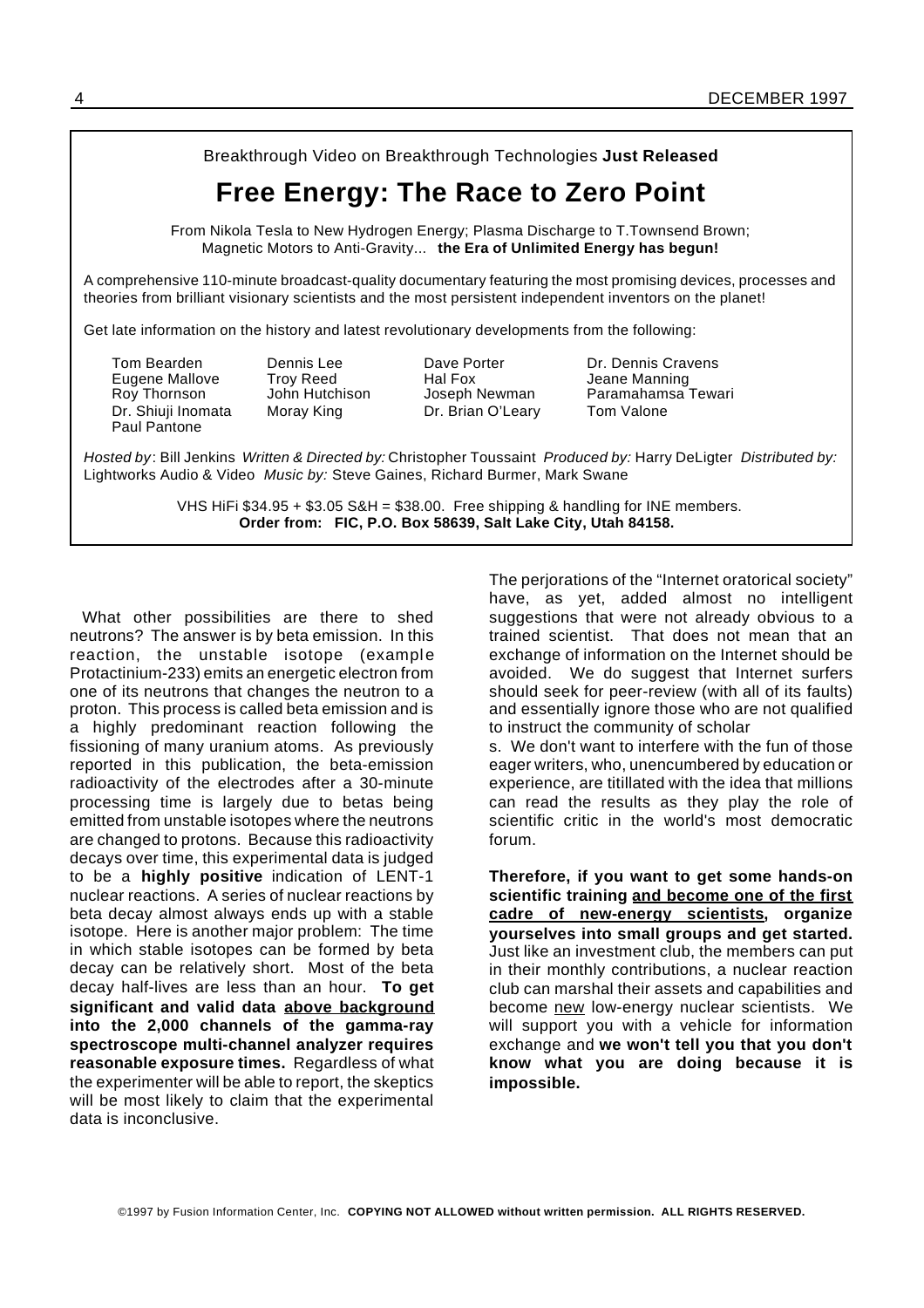

#### **FIRST LENT-1 GAMMA SPECTRA**

Courtesy of Trenergy, Inc.

Note to the Internet critics: Dr. Shang-Xian Jin, a highly-awarded Chinese scholar (whose work is the definitive Chinese text on plasma physics for Chinese scientists), with some scientific and wordsmith help from Hal Fox, has prepared this preliminary report. A more extensive paper will be submitted for peer-review and published in the next issue of the *Journal of New Energy*.

The Trenergy laboratory used a Ludlum Measurements, Inc., Sodium Iodide detector, Model 4410- D; the Aptec Autobias PC Card (AHV-1PC); the Aptec PC multi-channel analyzer (Series 5000 MCArd); and the Aptec Basic Display and Acquisition Software (PCMCA/SUPER). This

combination provides a relatively low-cost (about \$5,000) gamma-ray spectroscope.

Each gamma ray striking the sodium-iodide crystal (2 in. dia x 2 in. long) produces a burst of electrons. The detector assembly uses an electron multiplier and a signal splitter which produces negative-going pulses ranging from a few millivolts to a few volts, depending on the energy level of the incoming gamma ray. Most of the gamma counts in the lowenergy (X-Ray) energy level come from the background sources, such as cosmic rays, spurious electronic signals, radioactive contaminations and the particular source being measured (including gamma-ray scattering, X-ray production, beta particles or bremsstrahlung). The computer software allows for selection of lower energy bounds to be displayed. Because the background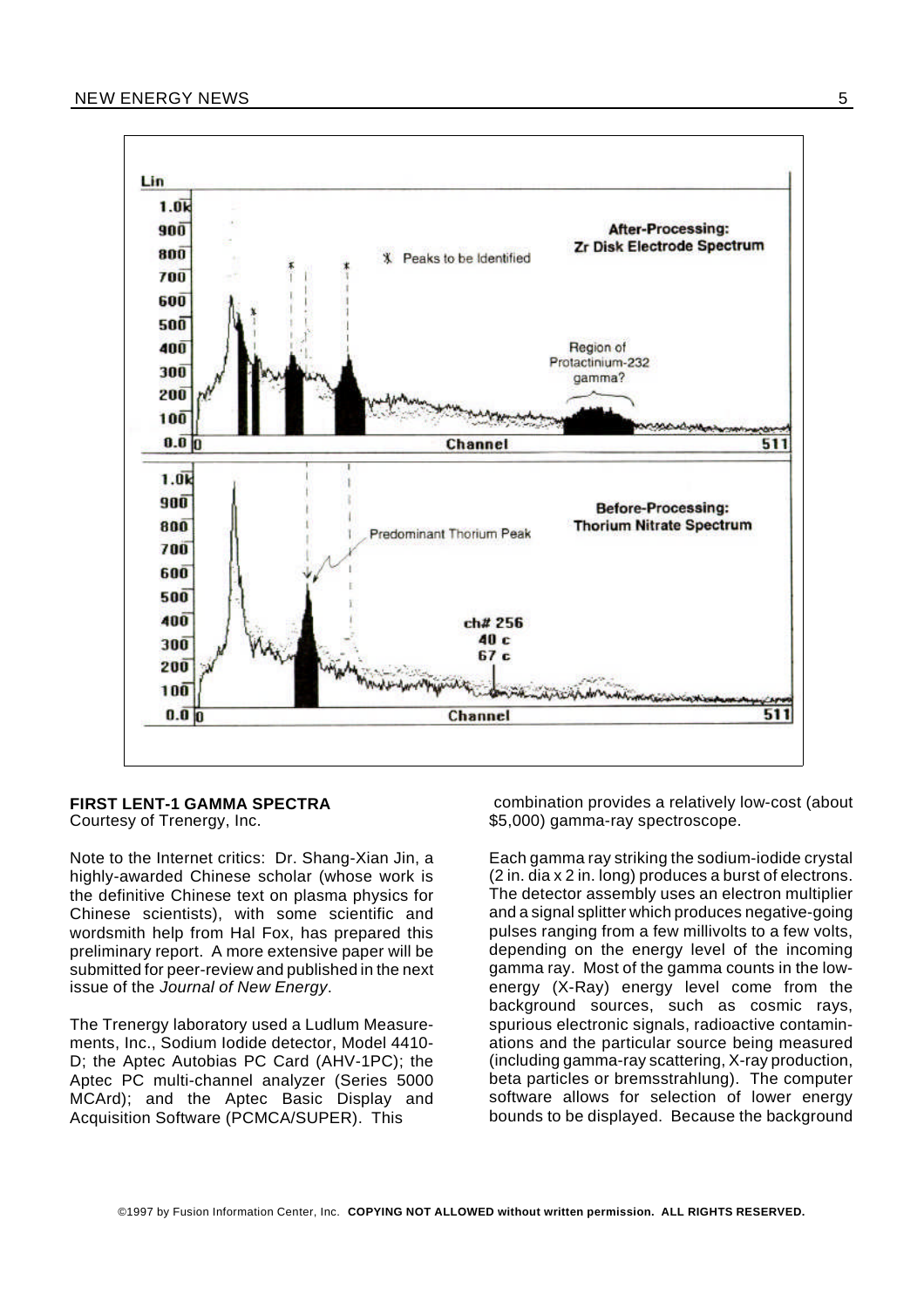radiation for a specific setup can be subtracted from experimental spectra, it is rigorously necessary to take background radiation spectra with each experiment.

In the accompanying figure, the gamma-ray spectroscope was "calibrated" using a small amount of powdered thorium nitrate. If there are no nuclear reactions produced by the LENT-1 reactor, then the spectra obtained from (for example) the zirconium disk electrode should be consistent in various peaks with the thorium spectrum. Obviously, if the reactor was merely plating thorium and its daughter products onto the reactor electrodes, the shapes of the two spectra would be highly similar.

The second spectrum was obtained by placing a zirconium disk electrode immediately in front of the sodium iodide detector in the same manner as used for the thorium sample. It is evident that there is considerable difference between the spectra of the thorium nitrate and the spectrum for the disk electrode (see the accompanying figure).

Because this data was taken only one day before press time for this issue of *New Energy News,* there has not been sufficient time to carefully calibrate and analyze the data to identify which isotopes may be responsible for the disk gamma spectrum. The analysis will look for the Protactinium-232, gamma energy level (312 KeV) and, of course, other possible expected nuclear reaction sources. If identified, then it will be reasonable to claim that one of the identified nuclear reactions is the fusion of a proton with Thorium-232 to produce Pa-233.

If our hypothesis is correct we expect to find evidence of a considerable amount of neutron shedding by neutrons emitting electrons and becoming protons in short-term radioactivity. It is expected that there will be a variety of betaemission reactions with a variety of specific gamma-ray energy levels that can be detected.

**With proper funding and with better gamma-ray spectroscopes, it is a reasonable goal to identify all (or, at least, a majority) of the nuclear reactions resulting from the transmutation of thorium in the LENT-1 reactor.** From: Mitchell Swartz <mica@world.std.com> Subject: Re: First Swartz Critique & more artifacts

Following my defense yesterday of Mr. Murray, at 08:47 PM 10/31/97,

Richard Murray wrote the following, thereby both begging correction, and heralding that no good deed will remain unpunished:

>>Dear all, Here I am raising questions re "Consistency of the Biphasic Nature of Excess Enthalpy in Solid-State Anomalous Phenomena With the Quasi-One-Dimensional Model of Isotope Loading Into a Material," Mitchell R. Swartz (JET Energy Technology, Inc., P.O. Box 81135,Wellsley Hills, MA 02181, <mica@world.std.com>), *Fusion Technology*, 33, Jan., 1997, 63-74. This briefly describes experiments with a closed, static calorimeter with a recombiner for electrolysis from Pt anode to Ni cathode in light water. Reference #8 is Swartz, "The Relationship Between Input Power and Enthalpic Behavior of Nickel Cathodes During Light Water Electrolysis, submitted for publication to *Fusion Technology*. <<

#### **HONESTY ON THE INTERNET**

Dr. Michael Swartz asked on the Internet: "Would like to know what Mr. Murray's credentials are to handwave dismiss seven independent investigations that passed peer review?

Rich Murray's response: "I am clearly unqualified in terms of education, employment, and experience." [Give Murray an "A" for honesty.]

Remember when you surf the Internet looking for qualified information that you may be highly disappointed. There are some who, while not qualified to open a laboratory door, are vociferously instructing prestigious scientists how they should be running their experiments. The Internet is highly democratic. Just don't expect to find substantive, accurate information from everyone. **The Internet surely makes the peerreviewed literature look good, even with its enormous faults of over-skepticism for new technology.**

#### **SWARTZ ATTEMPTS TO TEACH MURRAY**

Date: Sat, 01 Nov 1997 04:53:29 +0000 To: vortex-L@eskimo.com

[Murray} >>The field of light water/nickel electrolysis reminds me of the wreckage of Star

©1997 by Fusion Information Center, Inc. **COPYING NOT ALLOWED without written permission. ALL RIGHTS RESERVED.**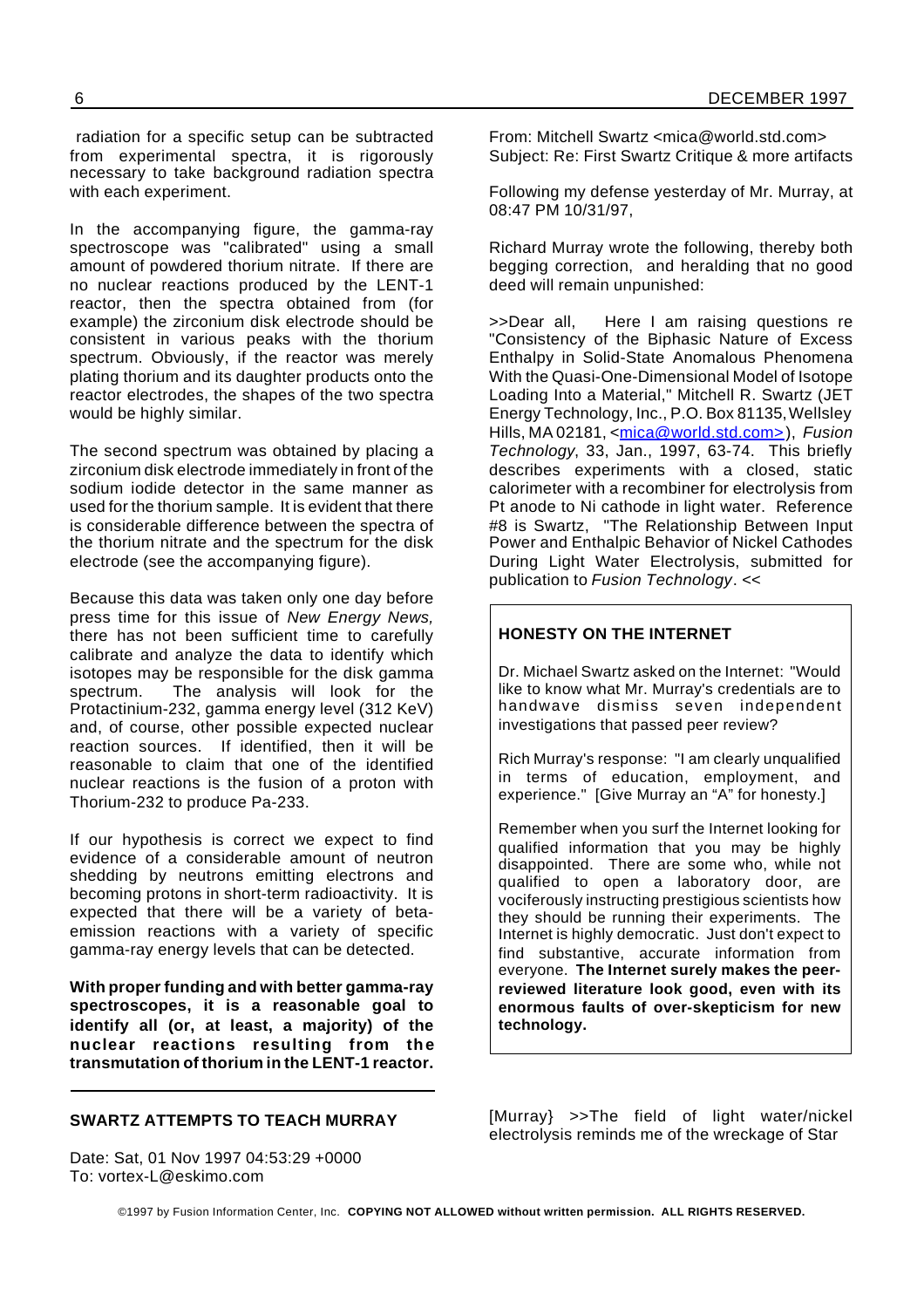Fleet, scattered through space, after the Borg attack. Swartz has arrived at the scene like the Enterprise, almost the only survivor. Can he prevail, when so many have failed -- months ago, I jotted with my red ballpoint, "References 1 to 7- all bad." $<<$ 

[Swartz] Though I am neither a great fan of Star Trek or acupuncture to which Mr. Murray takes fond interest, I have reviewed the references #1-7, and Mr. Murray's comments are IMO more glib than supported by fact.

Would like to know what Mr. Murray's credentials are to handwave dismiss seven independent investigations that passed peer review?

Also, in addition to references 1-7, additional nickel excess heat has been confirmed by NASA and by two separate labs at MIT where the investigators have not published their work.

[Murray] >>Unusual care is taken to deal with artifacts. Appropriate for this day, "A light green-colored nickel colloid (which settles over hours) was observed to follow anodic polarization of the nickel electrodes. By allowing anodic polarization to continue for days, this voluminous gel, possibly consistent with nickel oxide and/or nickel hydroxide, was collected. This colloid material is capable of interfering with measurements because it may be able to store electrochemical energy and may contribute additional conduction polarization and other effects..." Green ichor? In my experiment?

#### COLD FUSION BIBLIOGRAPHY

Just updated and revised, the most complete bibliography of New Energy research papers and articles [predominantly cold fusion] is available again from the Fusion Information Center on disk [PC]. Containing over 2500 references, it traces the progress of cold fusion research since its beginning in 1989 through the abstracts and articles published in *Fusion Facts*, the world's first cold fusion newsletter/magazine, and abstracted from other scientific publications. Copies are \$15, postage and handling included.

Kidding aside, this got me to thinking -- or whatever it is that "pathological skeptics" do with their minds-- how many kinds of gels like this are there? <<

[Swartz] First, this material, putative nickel hydroxide only appeared with anodic polarization, and that was therefore NOT present in the experimental setups used. This was stated in the paper, and it is inaccurate for Mr. Murray to state otherwise.

Second, there are several materials potentially generated. At the ILENR2 meeting, I showed photographs of auric (gold) hydroxides, and platinic materials (possibly similar hydroxides) which had plated on the cathode, from the anode. This was discussed briefly in the paper by M. Swartz,, "Possible Deuterium Production From Light Water Excess Enthalpy Experiments using Nickel Cathodes", *Journal of New Energy*, vol 1, no 3, pp 68-80 (1996).

Third, when the experiment is performed correctly, these materials are not significant, and do not appear. It is recommended that they be looked for, it was taught how to do it, and it was not stated that they were always present as Mr. Murray implies.

[Murray quoting Swartz] >>"The experiments were conducted in the dark when possible. The enthalpy of visible and infrared electromagnetic radiation has not been previously discussed, although it may be significant. Therefore it was excluded from these studies." Thanks, Mitch, I never thought of that! How big can this artifact be?<<

[Swartz] We believe infrared irradiation, either incidental, or unappreciated during photography of the system, adds its own energy (heat) to the system. Our equipment was sensitive enough to detect it, and my calculations indicate it can be significant (e.g. during long videos with additional illumination if non-flowing water is used between the lights and cell) in some cases. Therefore, it was elected to remove its input, just as it was elected to measure all sources of noise, and to measure the noise power, and also remove its influence. This was stated in the paper.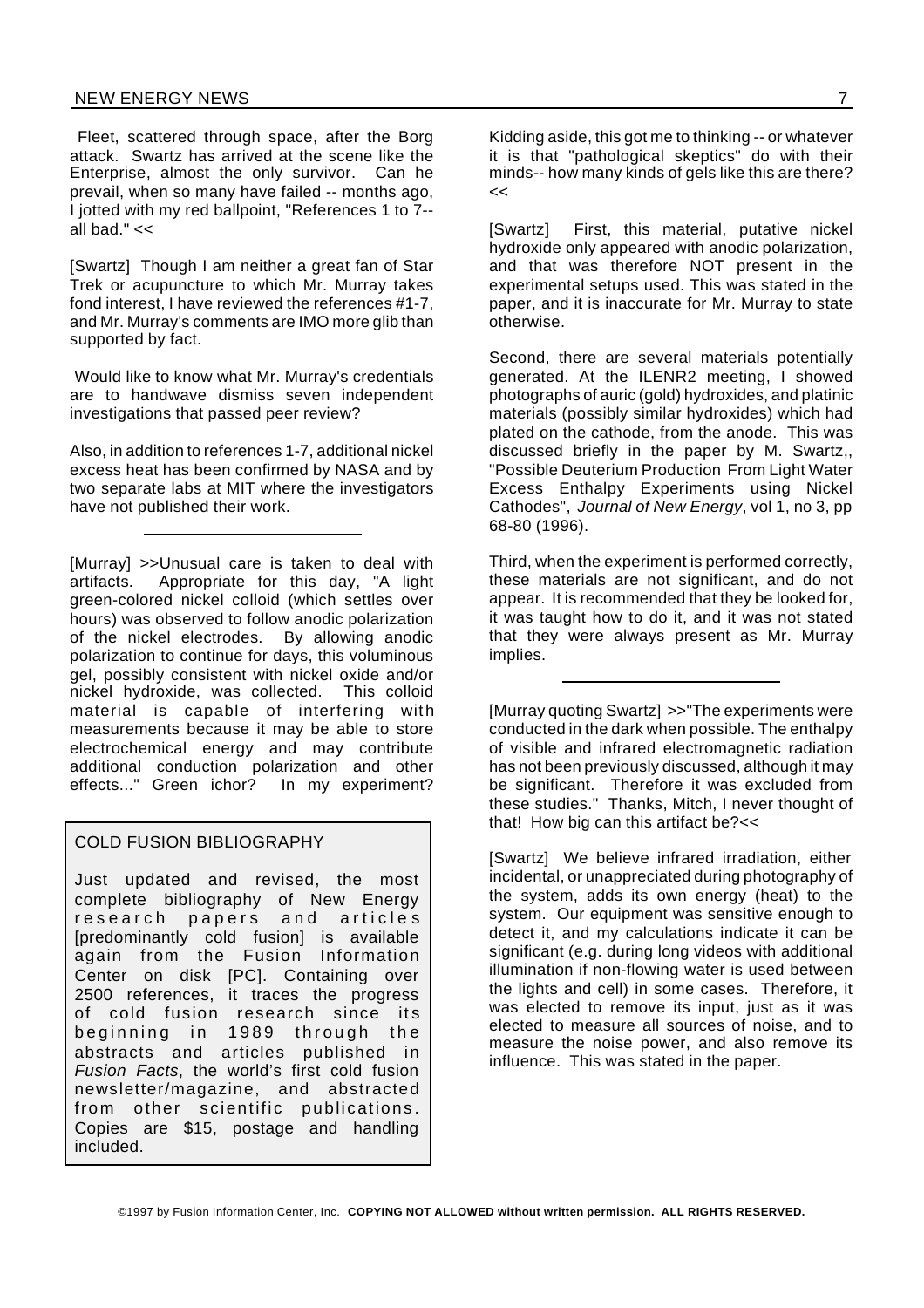Obviously many cells have been examined visually as well.

[Murray quoting] >>A control run with Pt anode and Pt cathode gave "recovered power ratios... comparable to noise...  $1.19 \pm 0.37$ ." "Neither iron nor aluminum [cathodes] demonstrated excess heat." It is wonderful, and all too rare to find control runs. However, the controls necessarily differ in both their chemical and their nuclear properties. Artifacts can certainly vary according to the chemistry of the cathode. So what is proven, after all? No blame here -- it's a fact that we all face, that these simple electrolytic systems are surprisingly complex. What do we know, after nine years? We know that we don't know. <<

[Swartz] Actually, the iron and aluminum were in alternate electrical paths in the same electrolyte. This was stated in the paper. Therefore, these were correct controls. BTW, we had tried them separately as well.

We know nickel works, and iron does not. We know that platinum, if exposed to nickel as the anode, can develop nickel cathodically plated out upon its surface which can apparently create some of the reaction, leading to platinum, in my experience, once used and exposed to such nickel deposition probably not being a good control unless the surface is cleaned of the plated nickel. This was also stated in the paper.

MOST IMPORTANTLY the real issues are the following:

1. If Mr. Murray, or more likely a student or researcher of the field, would like to read further in the literature and apply some numbers, he/she might try issues of greater quantitative significance, such as discussed in M. Swartz, "Relative Impact of Thermal Stratification of the Air Surrounding a Calorimeter," *Journal of New Energy*, vol 1, no 2, pp 141-143 (1996). For example, the development of hydrogen over the cathode during electrolysis increases the thermal conductivity making the measured excess heat potentially a "lower limit" because the calorimetric thermal leakage increases with the generation of  $H_2$  or  $D_2$  in the pericathodic volume above the electrode.

2. Mr. Murray might examine the artifacts in the MIT PFC-II data, or the Harwell data, which covered up the confirmation of Fleischmann-Pons cold fusion. These artifacts were carefully examined independently by the US Navy (Dr. Melich), by myself, and others, and have been confirmed subsequently by others.

3. Would also point out that Dr. Melich, Dr. Miles, Dr. Noninski and myself in our SEPARATE studies, devoted weeks and months of time to the analyses [1] involving the errors in the Harwell, MIT PFC-II, and other calorimetric experiments that have been WRONGLY used to claim cold fusion does not exist. Attention is directed to the fact that these times of effort and degree of inspection and the critique wrought appear to have involved orders of magnitude more care (including passage through peer review) than Mr. Murray (or a few of the other arm-chair "critics" of this field) has unfortunately elected to devote to some of his (their) not-fully-baked brick-toss low wattage, and sometimes disinformational, "critiques".

[1] The references are available at the COLD FUSION TIMES web site URL = http://world.std.com/~mica/cft.html

Hope that clarifies at least some of these important matters, and directs those seriously interested where to obtain more information on the scientific and engineering issues.

Dr. Mitchell Swartz (mica@world.std.com)

## **Miscellaneous**

## *ANTIGRAVITY NEWS*

Courtesy of the Editor

*ANTIGRAVITY NEWS and SPACE DRIVE TECHNOLOGY* is a new bimonthly newsletter published by J.E.Cox Enterprise, P.O. Box 655, Marietta, GA 30061-655 (Phone 770-218-9693). Volume 1, number 1, July-August 1997 provides the reader with a review and update on the latest developments in antigravity. Some anomalous results have been obtained from more than one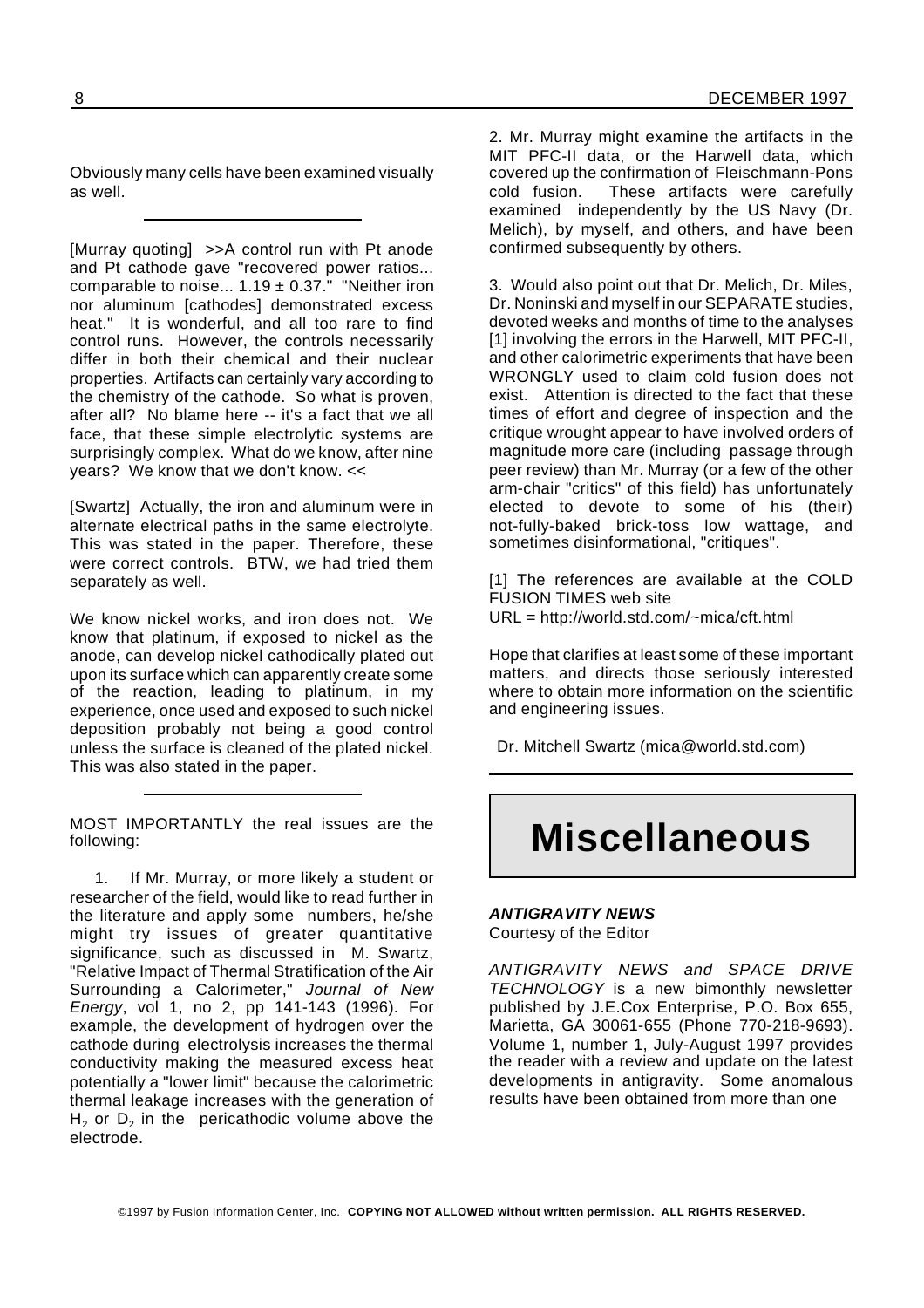source. This newsletter has been inspired by the work of Podkletnov and has its purpose to share with the readers the latest reports on anti-gravity. A second purpose of the newsletter is to review antigravity research. A third purpose is to report on various achievements of inventors who are not mainstream scientists.

Editor James E. Cox is a graduate of California State Polytechnic University, with a B.S. degree in Physics. He has had extensive experience working with aerospace firms in a variety of engineering specialties including communications and propulsion. This first issue of AGN provides a good review of the work that has been reported on antigravity. At \$36 per year for U.S. and \$48 per year foreign, it is expected that this newsletter will be a leading publication in the strange and developing world of antigravity.

In vol 1, issue 2, Antigravity inventors are featured, with bios and accomplishments enumerated for those with names in the A to L range. The rest will be featured next month. Also in the contents: Engineering Notebook: Apollo Vehicle G-shield Trade Story; Update on Superconductor Gravity Shield Experiments; and Antigravity in the news, articles and papers.

#### **GOOD INFO TO PASS ON, AND ON, AND ON**

Dr. C. L. Olson, et al., of Sandia National Laboratories, Albuquerque, New Mexico, experimented with special ion accelerators using electron beams to accelerate protons. ("Experimental Demonstration of Controlled Collective Ion Acceleration with the Ionization-Front Accelerator," *Phys Rev Letters*, 26 May 1986, vol 56, no 21, pp 2260- 63.) The highest electron density that they were able to achieve was about  $10^{12}$  to  $10^{14}$  electrons per cubic centimeter. **By contrast the plasmainjected charge clusters have an electron density of 10<sup>23</sup> electrons per cubic centimeter.** This is an achievement of ten order of magnitude over previous technology.

#### PROTON BEAM PARTICLE ACCELERATORS

It is standard physics that high-energy proton particle accelerators can produce nuclear reactions and have been proposed to transmute high-level radioactive wastes into stable elements. The problem has been that it requires a nine-million volt (or more) acceleration potential to speed up the protons to about 0.1 the speed of light.

Using the charge cluster technology, protons can be combined with a high-density electron cluster so that about one proton is picked up for every 100,000 to 1,000,000 electrons in the cluster. The combined cluster can be accelerated to about 0.1 the speed of light with about 5,000 volt potential! An important question is, "**How does the density of protons using the charge cluster technology compare with the proton density in a highvoltage proton particle accelerator?**" The answer is the following:

The proton density in a standard high-potential particle accelerator is about  $10^{12}$  protons per cubic centimeter.

The proton density in a table-top charge cluster particle accelerator is about 10<sup>17</sup> to 10<sup>18</sup> protons per cubic centimeter!

Not only is the proton density larger using charge cluster technology, but the cost of the table-top proton accelerator is about 1,000 times cheaper than classical proton accelerators!

These are very important concepts to get the attention of the decision makers and their scientific advisors in the DOE. Although these figures are based on limited laboratory experiments, **this technology deserves funding by the Department of Energy because it has the potential of saving taxpayers billions of dollars and possibly thousands of lives by on-site stabilization of high-level radioactive wastes.**

#### **35-YEAR-OLD NUCLEAR PLANT CLOSES** Courtesy of Richard Shamp

Staff, "Nuclear plant shuts doors after 35 years as revenues decline", *Washington Post*, 29 Aug 1997, page A9.

EDITOR'S SUMMARY: Nuclear plants were originally designed and licensed for a 40-year operational period. Big Rock Point station in Charlevoix, Michigan, is shutting down after 35 years of operation. At its shut-down, it is the oldest operating nuclear power plant in the U.S. Big Rock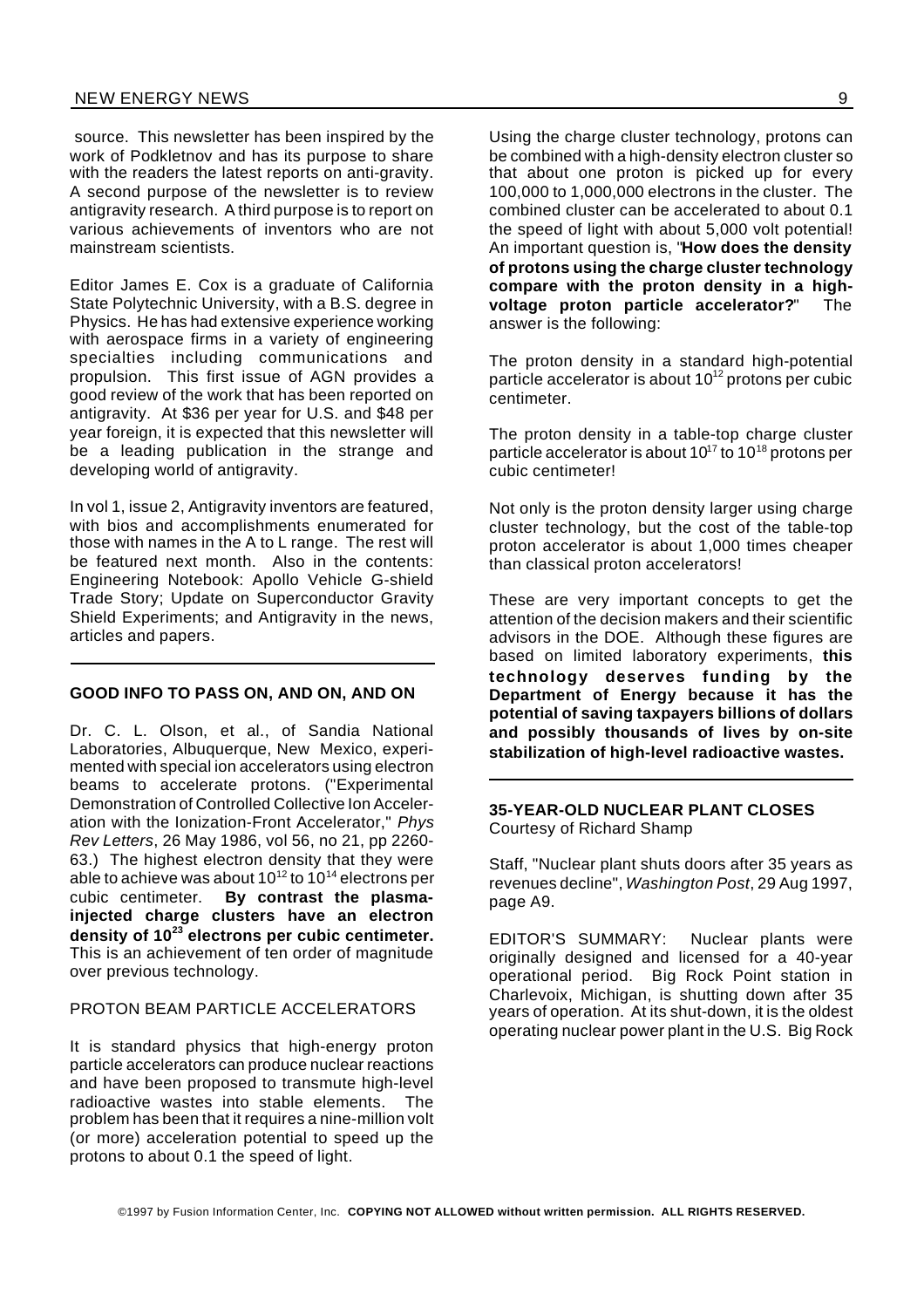## **Subscribe to the Journal of New Energy**

This journal is dedicated to advancing the cause of new-energy research and development by the rapid printing of peer-reviewed articles by professionals in the new-energy field.

The *JNE* is abstracted by four abstracting agencies including the world-wide delivery of monthly abstracts on CD/ROM by *Chemical Abstracts*.

Some of the latest and most important articles published lately by *JNE* are Shoulders' high-density charge clusters, plasma-injected transmutation, nuclear transmutations in cold fusion cells, the **Rowe Effect**, and the Neal-Gleeson Process for the amelioration of radioactivity.

As the only peer-reviewed journal focusing solely on new energy research and development, *JNE* is a must for those who are active in the search for cutting-edge energy discoveries. The journal is published and airmailed quarterly to subscribers for only \$150 per year. Individual issues \$45.

Published by Fusion Information Center, Inc. Edited by Hal Fox with the assistance of an editorial board of peer-reviewers.

is the 22nd nuclear power plant to close and none of the commercial nuclear power plants has survived for the expected 40-year life. In regard to the closing, the Nuclear Regulatory Commission has approved a plan for restoring the Big Rock site to its prior condition by 2030. The goal is to dismantle the plant by 2002. However, the director of the Nuclear Information and Resource Service would like to let the plant **cool off** for a few decades before breaking it down.

Residents are concerned about the storage of "442 bundles of uranium rods" (probably zirconium rods containing spent fuel pellets). Plans are being made to move the rods from the pools of water and place them in 210-ton dry casks on the plant grounds. Some are concerned because "Cracks have shown up in casks at other plants, and fire broke out last year during cask loading at the Point Beach plant in Wisconsin."

The legacy of old energy continues. **Let's begin a legacy for a clean, environmentally-friendly energy industry**. Nuclear power was developed to ease the U.S. dependency on foreign oil imports. However, the enormous costs of nuclear power plants **and the larger costs of handling**

**radioactive spent fuel pellets and of dismantling the plants is the reponsibility of the U.S. government.** It is suggested that these costs far exceed the savings that have been achieved in oil imports. However, not burning oil is a worthy objective. *New Energy News* believes that there is much better new-energy technology that can be developed and used.

#### **AIR POLLUTION TO KILL 700,000?**

*Boston Globe*Staff, "Could air pollution kill 700,000 yearly by 2020?,"*Deseret News*, 8 Nov 1997, page A3.

#### EDITOR'S SUMMARY

According to scientists, the answer is "Yes, unless fossil fuel emissions are reduced." Eight million deaths could be avoided in the next two decades **if pollutants from fossil fuels could be reduced or averted.** Switch to natural gas, promote energy efficiency, increase the use of nuclear power, and energy conservation are the pallatives suggested by an international scientific group who published their report in *Lancet*, a medical journal. These ideas are reasonable but as old-fashioned as blood-letting for alleviating diseases (from which the medical journal derives its name). **Where are the scientists who will recognize that there are new energy technologies that should be promoted rather than ignored (or, in the worst cases, suppressed)**. We now have several years of publications devoted to new-energy devices and systems, including two international conferences on Low-Energy Nuclear Reactions. It is not that we do not tell many of the mainstream decision makers and scientists, the problem is that the scientific advisors do not believe that their old version of science can be wrong.

#### **WHAT IS SWIRLING, THE AETHER?**

Staff (Associated Press), "80 years later, astronomers backing Einstein," *Deseret News,* 8 Nov 1997, page A3.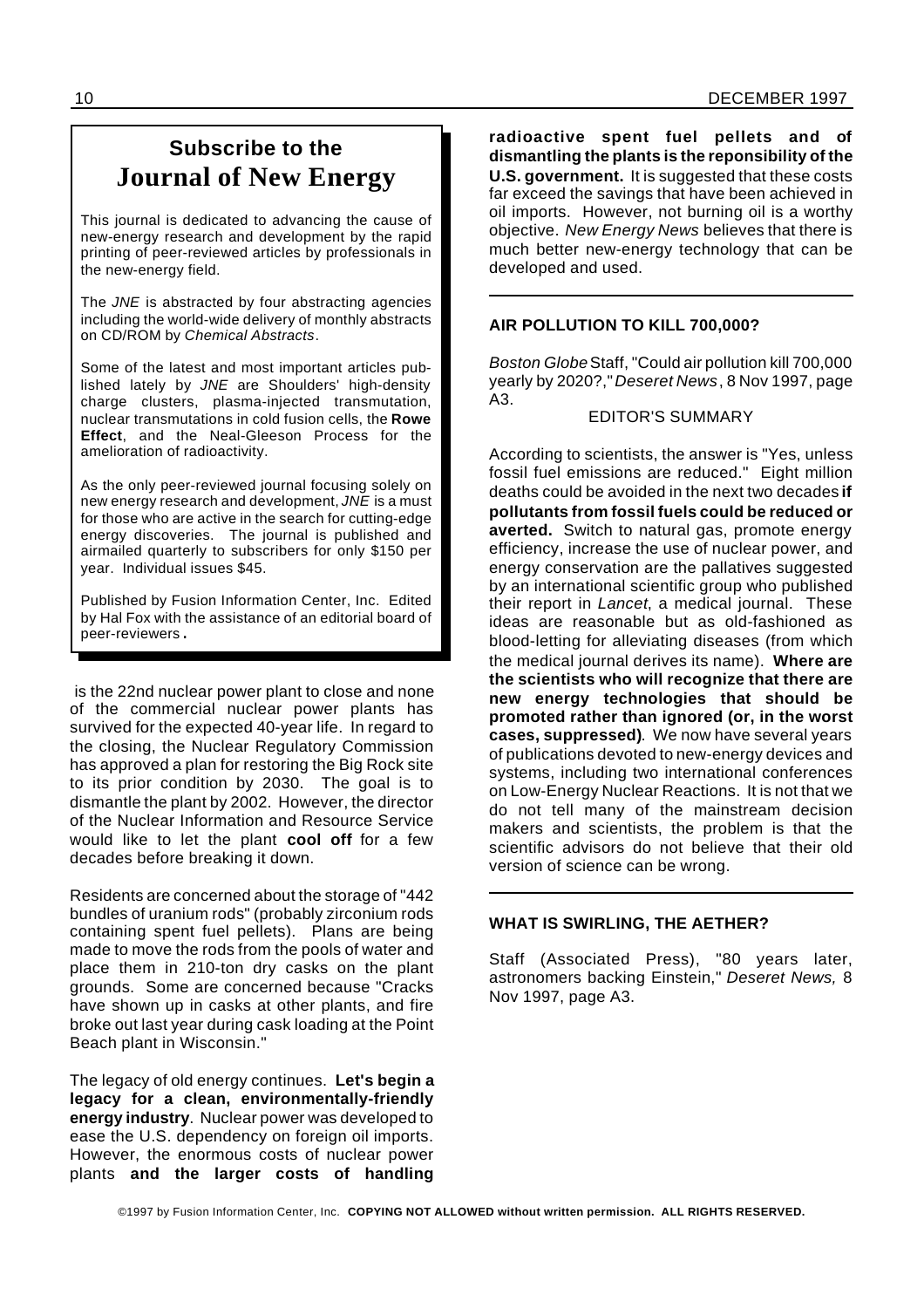#### EDITOR'S SUMMARY

"Rapidly spinning black holes and neutron stars make the space around them swirl like water running down a drain." This report was given in a recent astronomy conference held in Estes Park, Colorado. Einstein's theory of general relativity, according to the writer, predicts that moving objects ought to generate a force in addition to gravity. That force, whatever it is, can drag space around. At least that was the prediction of two Austrian physicists in 1918.

With the basic premise that there is no aether, Einstein did develop his special theory of relativity. By the time of his general theory, he had to endow space with certain characteristics (such as permittivity) that would define space as something (rather than a volume of nothing). Now it is found that space spins near spinning black holes (whatever they are) and spinning neutron stars. The evidence comes from study of X-rays which are measured as "wobbling" and interpreted as the swirling of space. We wonder if that **thing** that is spinning is the same **something** that is responsible for the Aspden Effect. (A spinning magnetic rotor can be spun up after stopping with less energy that is required to spin-up after a few minutes at rest.)

#### **NATIONAL PUBLIC RADIO ON NUCLEAR WASTE**

On Thursday, 20 November 1997, National Public Radio's morning news provided the following information on the problems with high-level nuclear waste. Some eighty storage facilities in forty-one states are running out of room to store the spent fuel pellets or rods from nuclear reactors in commercial power plants. It is estimated that at least 15,000 trucks loads of high-level hazardous nuclear waste materials will be hauled through almost every state on their way to some storage location.

Currently, the only storage location considered to be appropriate to store high-level nuclear wastes for 10,000 years (or more) is the man-made tunnel in Nevada's Yucca Mountain. The estimated costs, to date, are four and one-half billion dollars to carve out and test this facility. When completed, the site is expected to store thousands of tons of high-level nuclear waste for 10,000 years. Currently engineers are studying the air and water

movement through the rocks in the vicinity of the proposed storage tunnels. In about another twelve years the facility will be ready to store nuclear waste on-site.

*NEN Editor's note:* Meanwhile, the DOE remains entirely unconvinced that low-level nuclear reactions can be created and that some of this technology can be developed into processes for stabilizing radioactive materials.

#### **SALE OF URANIUM-ENRICHMENT AGENCY** Courtesy of Richard Shamp

Martha M. Hamilton, staff writer, "Decision Nears on Date for Sale of Uranium-Enrichment Agency", *Washington Post*, about November 7, 1997. EDITOR'S SUMMARY

President Clinton signed an order on July 25, 1997, authorizing the sale of the federally-owned facility which enriches uranium and buys processed uranium from Russia to use as fuel in nuclear power plants. The expectations are that this will be the largest privatization deal since the government sold Conrail for \$1.6 billion in 1987. The U.S. Enrichment Corporation has operations in 14 countries, about 5,000 workers, and enrichment plants in both Kentucky and Ohio.

**The timing is beautiful.** Now is the time to unload an antiquated and outdated technology. Soon, new-energy devices and systems, such as Trenergy's plasma-injected transmutation technology, the Cincinnati Group's Low-Energy Nuclear Transmutation inventions, and the Shoulders' EV technology, are expected to make the current nuclear power plants obsolete.

#### **SCI-FI OR E.T. SCIENCE?** By Hal Fox

Consider a person who has never listened to our busy electromagnetic spectrum. Assume that he or she discovers how to make a wide-band radio receiver on Mars, then travels to earth and tries out the wide-band receiver. Consider what this Mars person would hear: A combination of voices, music, code, carrier tones, etc. Now add on a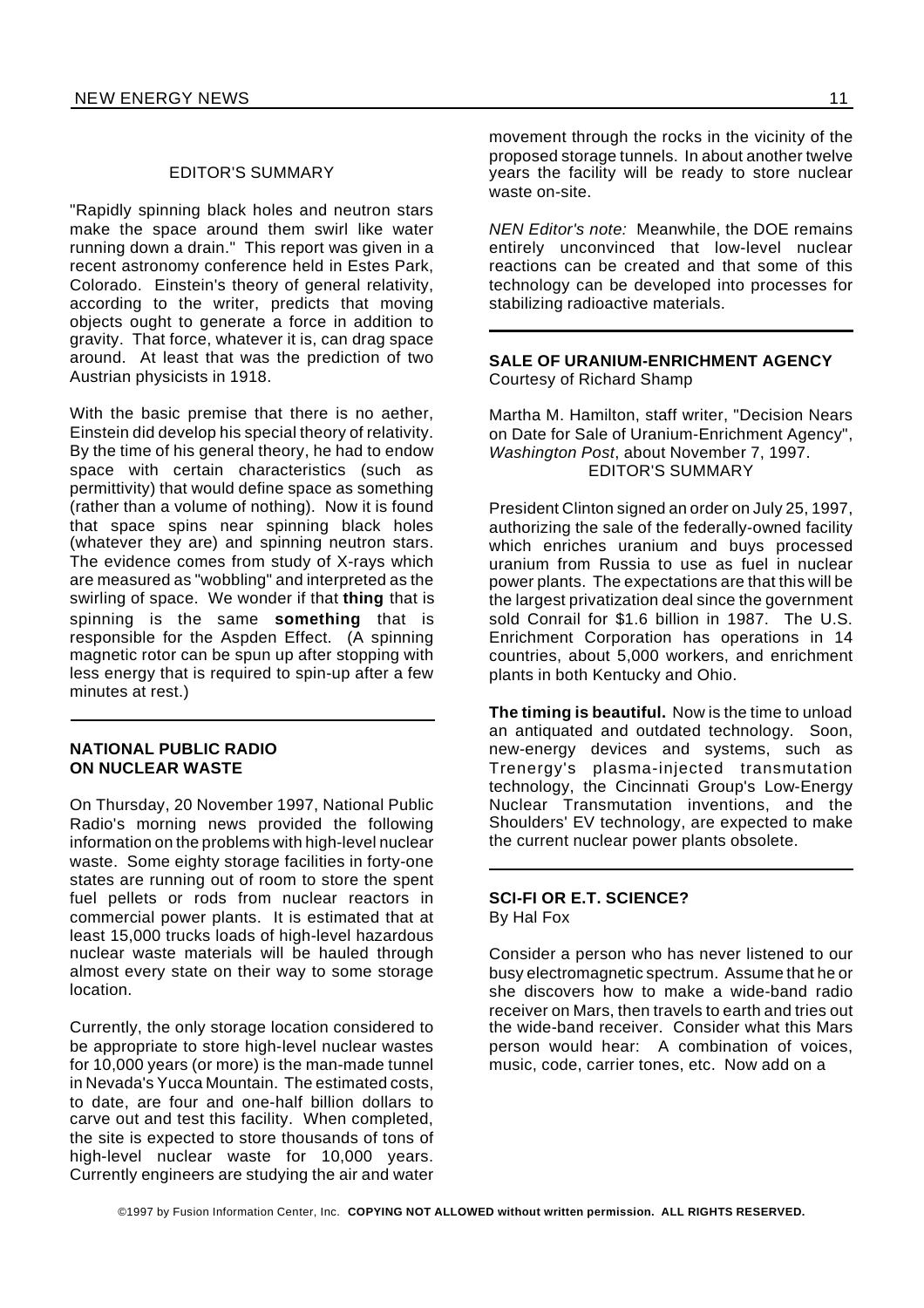device that would separate all of the information into various audio (not radio) frequency bands in an attempt to discriminate what information content there might be in this background **noise**.

Bill Ramsay and Greg Hodowanec have been working on gravity-wave detectors that turn the celestial gravity waves into audible sounds. Ramsay has added features that separate out the audible sounds into three or four musical octaves. Then Ramsay made some tapes of these sounds: Absolutely fascinating! What are we hearing? The Music of the Spheres?

The **Music of the Spheres?** For the uninitiated, the planets were anciently thought to be celestial spheres moving strangely through a (sometimes crystal) heaven and having harmonic content. In the middle ages, one studied mathematics, astronomy, and harmony -- among other subjects such as language and history -- for a doctoral degree. The term used, and still alluded to in literature was the music or harmony of the spheres. (See Aristotle, Shakespeare 1608, George Chapman 1609, and Sir Thomas Browne 1643.)

Here is another hypothesis on what the gravity wave detector is sensing: Several groups of researchers in the Soviet Union (or in the Commonwealth of Nations) have been working on torsion fields [see *Journal of New Energy*, vol 1, no 2, pp 27-31, also vol 2, no 2, pp 67-84]. Torsion fields travel at an estimated 10**<sup>9</sup>** times the speed of light. Torsion fields can be used for communication. Very small power levels, properly applied, produce torsion fields that can travel through hills and buildings and be received many miles away.

**If an advanced civilization knew of torsion fields, they would use "radio waves" only for short-distance communications.** Therefore, the suggestions by Hal Fox (NEN, March 1997, p 14) and by Greg Hodowanec (*NEN*, Sept. 1997, p 12) that the Search for Extra-Terrestrial Intelligence -- SETI -- may be looking in the wrong place to detect ET communications. It is suggested that when you listen to Bill Ramsay's fascinating tapes, **you are listening to a wide-band conglomeration of communications signals plus the torsion field background (gravity waves) from the universe!**

This may not be the "Music of the Spheres", it may be just the "Chatter of the E.T.s" that Ramsay has taped. Now if you don't think this is an unreasonable suggestion, you haven't been paying

attention to the latest scientific dogma (models) for the physical universe **as we understand it today.** Of course, this is only a hypothesis at best, and rank speculation or worse. But what if....?

If you want to be involved in an absolutely fascinating adventure, get a copy of Bill Ramsay's meditation tape. Better still, get one of the gravitywave detectors that is built for several musical octaves and listen to it live! (See advertisement following).

#### Listen to **The COSMIC CONNECTION** A unique Tech-Art transformational tool

A technique which may:

- ♦ Reduce and "lift" stress
- $\blacklozenge$  Give a sense of safety and well-being
- $\blacklozenge$  Nourish creative thought and action
- $\blacklozenge$  Increase spiritual awareness
- $\blacklozenge$  Stimulate verifiable brain-mind coherency
- $\triangle$  Lighten the burdening effects of gravity

 $\blacklozenge$  Provide a Direct Connection with evolving universe Holograms through the audible output of a multioctave Gravity Wave Sensor Array. Pitched to the Standard Musical Scale.

(This audio tapes gives a general sense of the potentials. Live is **much** more powerful.)

Bill Ramsay's workshop says: The device used consists of a compact array of a number of individual gravity-wave sensors, each selected to form parts of harmonious musical chords and provide a "topographical" sampling of universe-wide influences as these are mirrored by minute fluctuations in the earth's gravity field. It is thought that every cell in the human body is subject to these influences, which are usually below the thresholds of conscious awareness. The audible output of this array are thought to form a synergistic connection with these influences, thereby allowing conscious awareness of this "cosmic connection."

Cost: \$10.00 plus \$2 shipping & handling. Audio Tape c/o FIC, P.O. Box 58639, Salt Lake City, UT 84158 - 0639.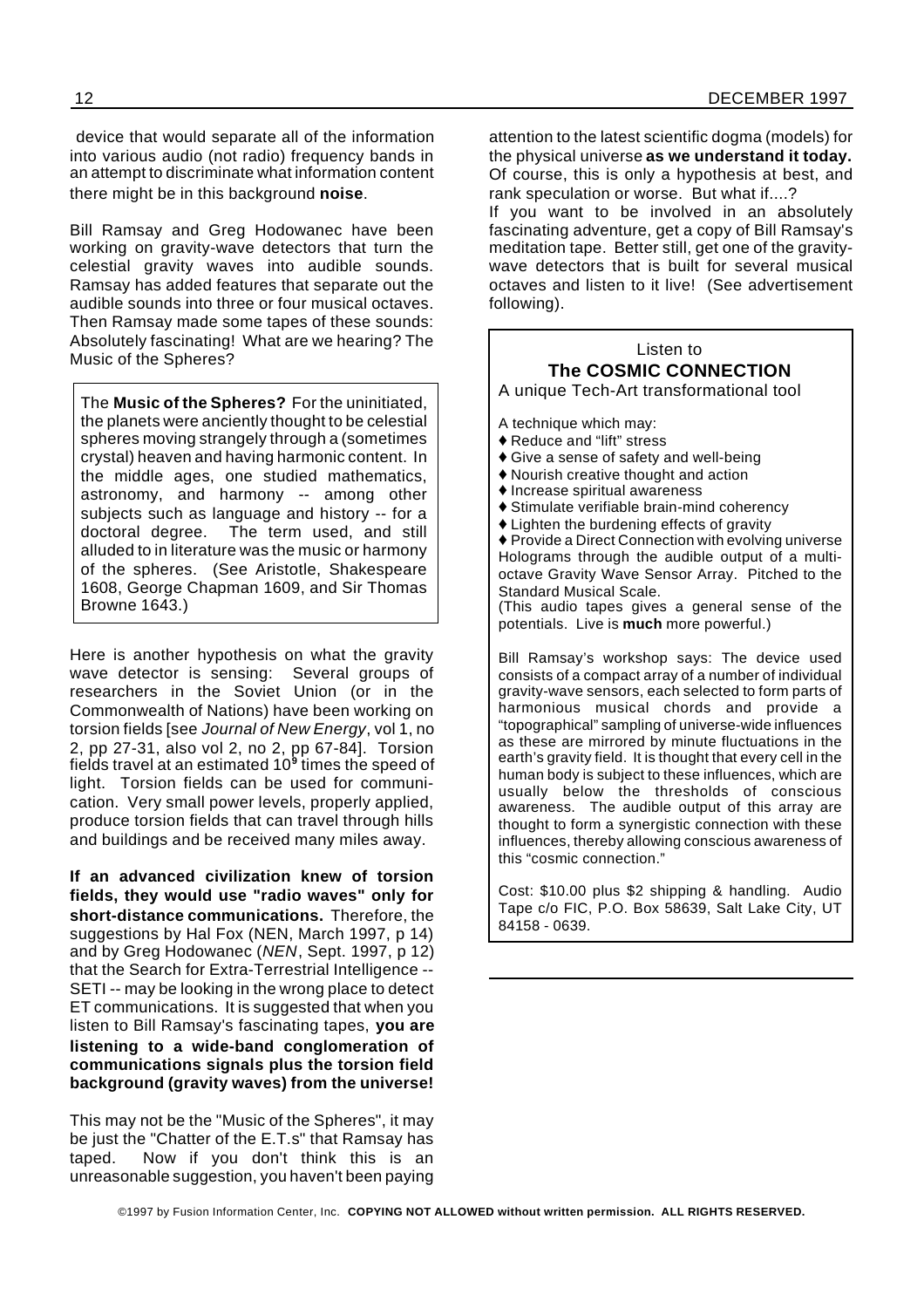#### **THE ELECTRO-MAGNETIC WAVE MISNOMER** Norman Silliman

#### **Light Waves get their Name**

Light waves (and by extension all electromagnetic waves) are assumed to have undulating components of electric and magnetic fields, oscillating sinusoidally. This figure is the standard view of what a light wave would look like close up.



The problem, from my point of view, is that light waves are not known to have any interactions with magnetic fields. Nor are they known to be influenced by an electric field. So, why do they have the name, '**electro**' and '**magnetic**' waves?

We know that Maxwell predicted the existence of radio (long waves) radiation while he was providing us with the equations that describe the relationship between electric effects and magnetic effects.

Henry Boorse, in his book, The world of the Atom, Vol 1, 1966 tells us about some of James Clerk Maxwell's work.

"First, his equations demonstrate that the speed of propagation of the electromagnetic field is exactly equal to the speed of light. He showed also that the propagated electromagnetic disturbance is at right angles (transverse) to the direction of propagation. In Maxwell's words 'This velocity is so nearly that of light, that it seems we have strong reason to conclude that light itself [including radiant heat, and other radiations, if any] is an electromagnetic disturbance in the form of waves propagated through the electromagnetic field according to the electromagnetic laws."

"Second, Maxwell's equations demonstrate that the square of the refractive index of a medium is 'equal to the product of the specific dielectric capacity and the specific magnetic capacity.' These two results together show clearly the relationship of light to the electromagnetic field." [1]

But this is not where the original idea of light having a magnetic component came from. For the beginning of that mysterious relationship, we need to go back another 30 years, and to Michael Faraday.

#### **Michael Faraday**

John Tyndall, in his book, Faraday as a Discoverer, 1868, tells us about the work of Faraday. "In November 1845, he announced his discovery of the 'Magnetization of Light and the Illumination of the Lines of Magnetic Force.' This title provoked comment at the time, and caused misapprehension."[2]

What was this discovery that Faraday made?



Tyndall reports that Faraday discovered that "a piece of this [his own manufacture of heavy] glass, about two inches square, and 0.5 inch thick, having flat and polished edges, was placed as a *diamagnetic* between the poles (not as yet magnetized by the electric current), so that the polarized ray should pass through its length; the glass acted as air, water, or any other transparent substance would do; and if the eyepiece were previously turned into such a position that the polarized ray was extinguished, or rather the image produced by it rendered invisible, then the introduction of the glass made no alteration in this respect. In this state of circumstances, the force of the electromagnet was developed by sending an electric current through its coils, and immediately the image of the lamp flame became visible and continued so as long as the arrangement continued magnetic. On stopping the electric current, and so causing the magnetic force to cease, the light instantly disappeared. These phenomena could be renewed at pleasure, at any time, and upon any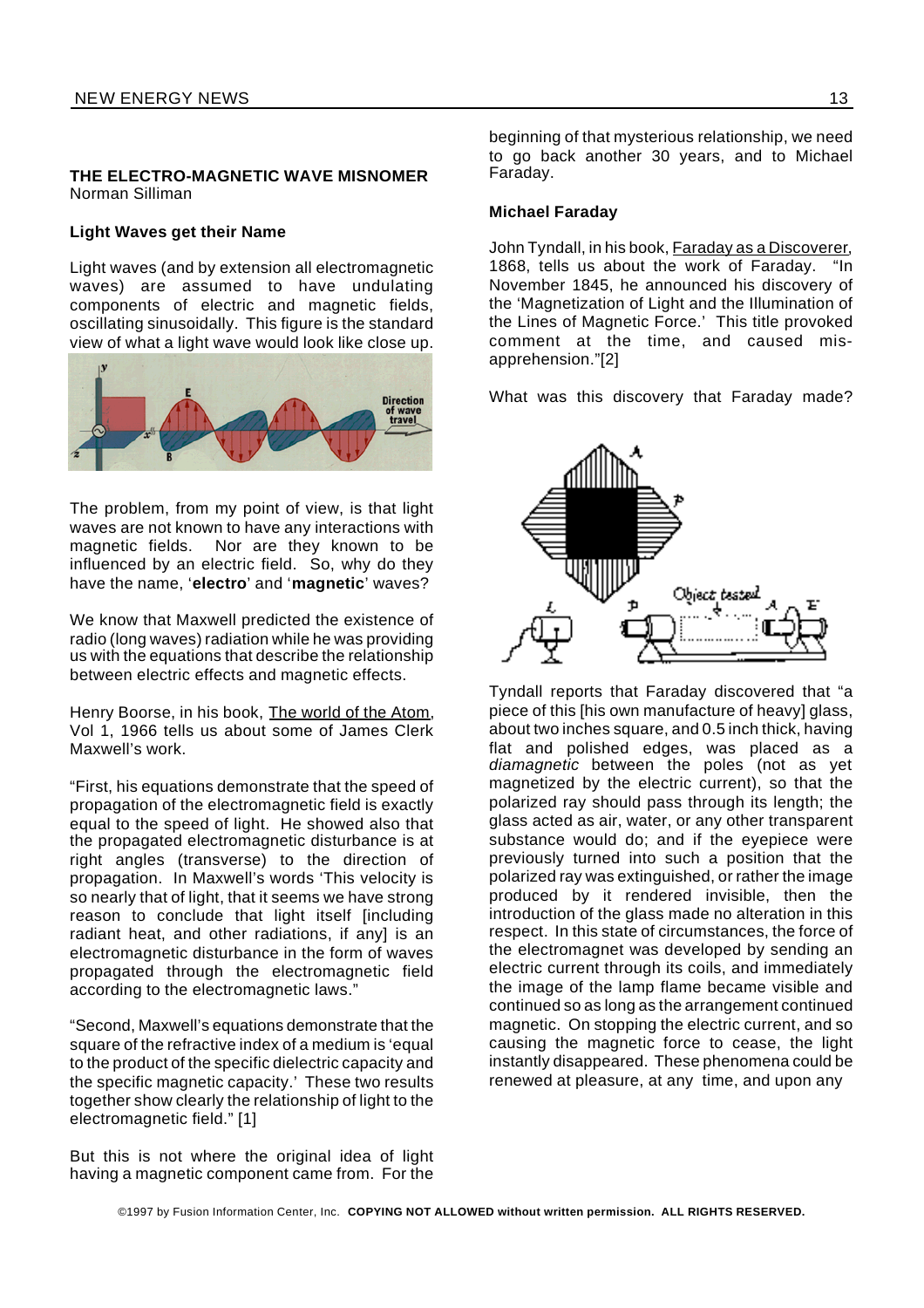occasion, showing a perfect dependence of cause and effect." [3] Did Faraday show that the magnetic field affected the light, by rotating its plane of polarization? Or did he show that his 'heavy' glass, (and 150 and more aqueous solutions) had the ability of switching from nonpolarizing to polarizing with the aid of a magnetic field.[4] The side bar lists the known related effects.[5]

Tyndall says, "Many substances possess the power of turning the plane of polarization without the intervention of magnetism. Oil of turpentine and quartz are examples:"[6] Thin sheets of the mineral tourmaline were used by Faraday to polarize light used in his tests.[7] "In fact Faraday had notions regarding the magnetization of light which were peculiar to himself, and untranslatable in the scientific language of the time."[8]

Faraday appeared to be so sure that the magnetic field was central to the process of crystals interacting with light that he even tested the diamagnetic crystal bismuth.

#### **Photo-elasticity.**

In 1816 Brewster discovered that transparent isotropic materials become optically anisotropic when subject to mechanical stress.

#### **Faraday Effect.**

In 1845 Faraday investigated the transmission of plane-polarized light through a block of glass in the presence of a magnetic field.

#### **The Kerr Effect.**

In 1876 J. Kerr showed that many isotropic substances, when placed in an electric field, behaved like a uniaxial crystal with the optic axis in the direction of the lines of force.

#### **Cotton-Bouton Effect.**

In 1905 Cotton and Bouton discovered a magneto-optical effect closely analogous to the Kerr electro-optical double refraction.

#### **The Pockels effect.**

In 1906 F. Pockels discovered an electrooptical effect similar to the Kerr Effect but only in crystal that are also Piezoelectric. This effect has switching times (picoseconds) an order of magnitude faster that the Kerr effect switching time.

"He [Faraday] looks at the crystal acted upon by the magnet. From its mass he passes, in idea, to its atoms, and he asks himself whether the power which can thus seize upon the crystalline molecules, after they have been fixed in their proper positions by crystallizing force, may not, when they are free, be able to determine their arrangement? He, therefore, liberates the atoms by fusing the bismuth. He places the fused substance between the poles of an electromagnet, powerfully excited; but he fails to detect any action. I think it cannot be doubted that an action is exerted here, that a true cause comes into play; but its magnitude is not such as sensible to interfere with the force of crystallization, which, in comparison with the diamagnetic force, is enormous. 'Perhaps,' adds Faraday, 'if a longer time were allowed, and a permanent magnet used, a better result might be obtained. I had built many hopes upon the process'"[9]

"He then examined gases; but all his efforts to produce any sensible action upon the polarized beam were ineffectual."[10]

"M. Verdet has since discovered that if a paramagnetic body, such as solution of perchloride of iron in ether, be substituted for the diamagnetic body, the rotation is in the opposite direction."[11]

#### **Source of the Misnomer**

This table below summarizes the results that Faraday reported to the scientific community.

So, in the face of fact that the magnetic field by itself did not cause any effect on the polarization of light, Faraday proclaimed that light could be magnetized, based solely on the results of the heavy glass experiment.

For ten years Faraday ran experiment after experiment that showed electricity and magnetism intrinsically linked together. So when he decided that light had a magnetic component, he automatically assumed that light must also have an electric component.

Maxwell had developed his equations that showed magnetism and electricity linked. So he perpetuated this same assumption.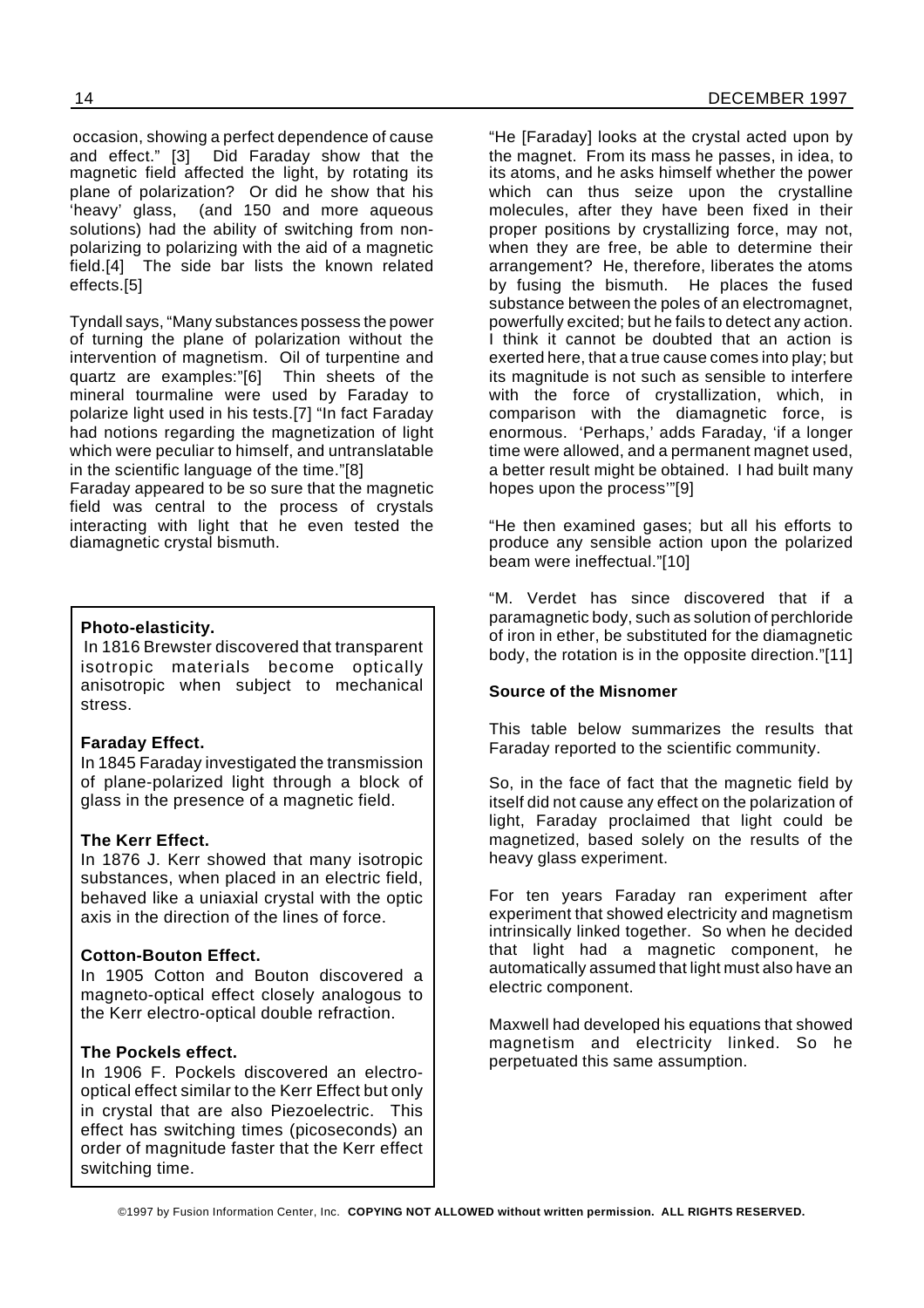| tourmaline          | heavy glass                  | crystalline<br>bismuth       | pure water                   | various<br>gases             | vacuum                       |
|---------------------|------------------------------|------------------------------|------------------------------|------------------------------|------------------------------|
| No magnetic field   | using a<br>magnetic<br>field | using a<br>magnetic<br>field | using a<br>magnetic<br>field | using a<br>magnetic<br>field | using a<br>magnetic<br>field |
| Yes polarized light | Yes<br>polarized<br>light    | No polarized<br>light        | No polarized<br>light        | No polarized<br>light        | No polarized<br>light        |

But static electricity flows on the surface of materials, and has no associated magnetic fields. A simple experiment will show this. Using a magnetic compass as a primitive gauss meter to detect magnetic fields, and transparent tape as a source of static electricity, let us do a test. Striping a segment of tape off of a roll of transparent tape is a simple way to generate a large static field with common household materials. Place the compass on a flat surface, away from all metals. On either the East or the West side of the compass, pull a strip of tape off of the roll, while the roll is within a few (1 to 2) inches of the compass. (Close but not touching.) If there was a magnetic field generated during the creation of the static field, the compass would have reacted.

The compass will not tell us how strong the magnetic field is, but, will distinguish between none and some.

So, the movement of surface (static) electricity has no magnetic field, while the movement of bulk (current) electricity does. **This [experiment] says that the magnetic field is associated with the bulk conductor metal, and not the electricity.**

The flow of electricity triggers the bulk metals to generate a magnetic field, exactly like a lodestone does naturally. And, the magnetic field triggers the heavy glass to polarize light, exactly like tourmaline does naturally.

Was Faraday's conclusion justified?

On the basis of this evidence, can we accept Faraday's conclusion, that light has a magnetic and electric components?

Norman Silliman, October 1997 415 Betty Lane, Pleasant Hill, CA 94523

#### **References**

- 1. Boorse, Henry A. and Motz, Lloyd, Editors, The World of the Atom, Vol 1, Basic Books, Inc, New York, 1966, p 335
- 2. Tyndall, John, Faraday as a Discoverer, Thomas Y Crowell Co, New York, 1961, p 97
- 3. *Ibid*, pp 98-99
- 4. *Ibid*, p 102
- 5. R. W. Ditchburn, Light, Dover, New York, 1991, pp 527-532
- 6 Tyndall, *op. cit*, p 103
- 7 *Ibid*, p 101
- 8. *Ibid*, p 97
- 9. *Ibid*, p 117
- 10. *Ibid*, p 102
- 11. Boorse, *op. cit*, p 338

## $WEB$  SPACE

#### **INE WEBSITE UPDATED**

[over 150,000 visitors]

Date: Wed, 29 Oct 1997 17:37 From: pgb@padrak.com (Patrick Bailey) Subject: The INE Website Has Just Been

Updated at: http://www.padrak.com/ine/

Most New Data Files are at: http://www.padrak.com/ine/ index.shtml#INE\_RECENT

All the revisions are in the file: http://www.padrak.com/ine/REVISIONS.html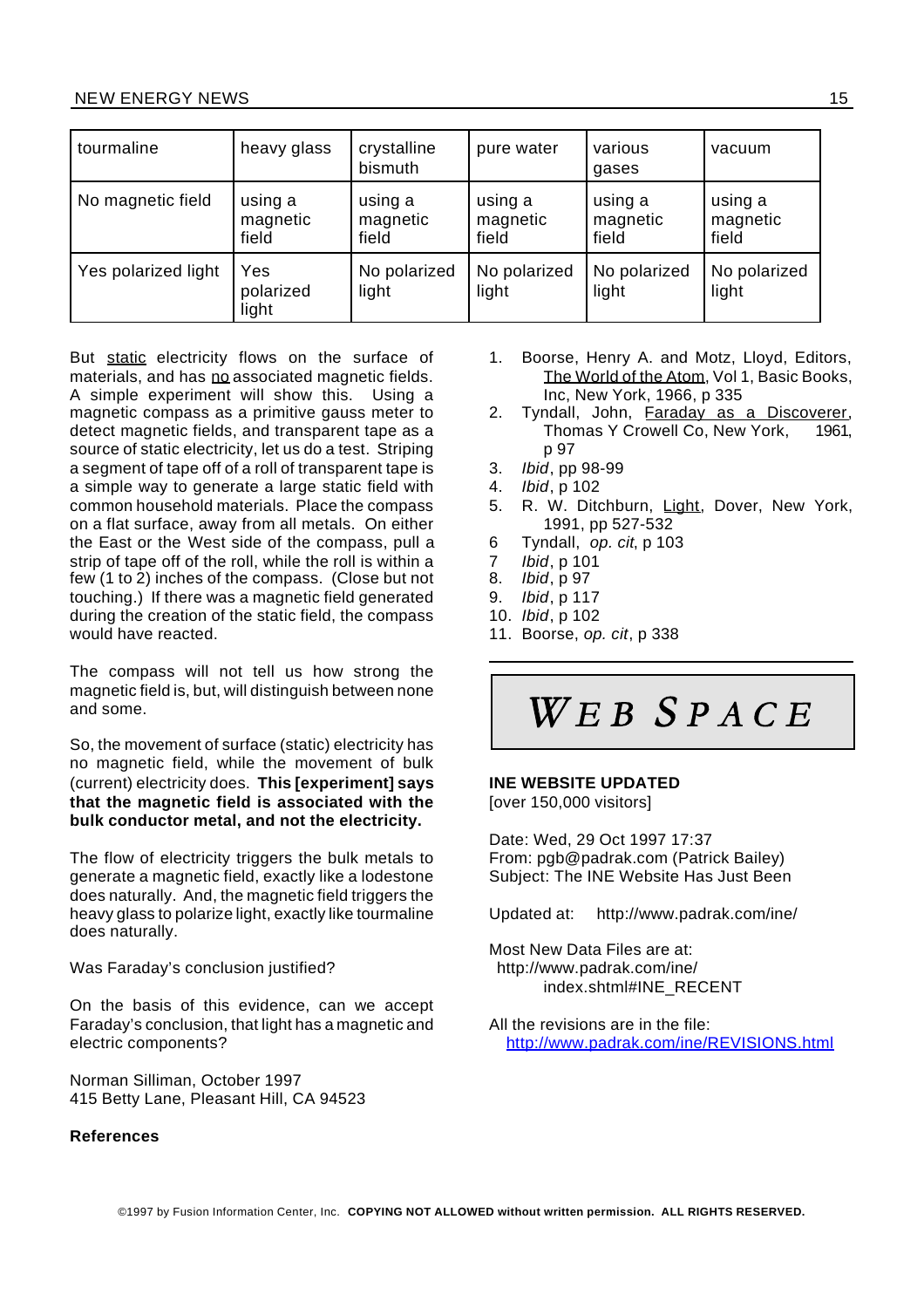| Date Included                                                      | Additions, Expansions, or<br>Revisions                                                   |              |
|--------------------------------------------------------------------|------------------------------------------------------------------------------------------|--------------|
| Oct. 12, 1997                                                      |                                                                                          |              |
| Added:                                                             |                                                                                          |              |
|                                                                    | Commentary on the Death of Bruce dePalma                                                 |              |
|                                                                    | Report of the Death of Bruce Depalma                                                     |              |
| Info. Web Site                                                     | Info. About The Plasmoids And Cold Fusion                                                |              |
| <b>Integrity Research Institute Catalog</b>                        |                                                                                          | Site         |
| Updated: Authors, Subjects, and Websites.<br><b>Fabulous Facts</b> |                                                                                          |              |
| Site Counter = $159,500$                                           |                                                                                          |              |
|                                                                    |                                                                                          |              |
| Oct. 18, 1997                                                      |                                                                                          |              |
| Added: Formal Papers                                               |                                                                                          |              |
| Survey and Critical Review of                                      | Recent                                                                                   |              |
| Innovative Energy                                                  |                                                                                          |              |
|                                                                    | Conversion Technologies, Paper by P. Bailey,                                             | THE          |
| T. Grotz, and J. Hurtak, Oct. 1997.                                |                                                                                          | A N          |
|                                                                    | Review and Status of Reported Innovative                                                 | Fror         |
| <b>Energy Conversion</b>                                           |                                                                                          |              |
|                                                                    | Technologies, Contrasted Using A Consistent<br>R&D Ranking Scale, Paper by P. Bailey, T. | I tai<br>Wor |
| Grotz, and J. Hurtak, Oct. 1997.                                   |                                                                                          | bom          |
|                                                                    | A Review of The Patterson Power Cell, Paper                                              | boo          |
| by P. Bailey and H. Fox, Oct. 1997.                                |                                                                                          | all p        |
| and Applications<br>History                                        | of HAARP                                                                                 | libra        |
|                                                                    | Technologies: The High-Frequency Active                                                  | insti        |
|                                                                    | Auroral Research Program, Paper by P.                                                    | phy:         |
|                                                                    | Bailey and N. Worthington, Oct. 1997.                                                    |              |
| Site Counter = $161,674$                                           |                                                                                          | Indi<br>blac |
| Oct. 29, 1997                                                      |                                                                                          | $r$ ece      |
| <b>UPDATED: THE INE DATABASE</b>                                   |                                                                                          |              |
| Added: NEN ToC Vol. 5, No. 6, October 1997                         |                                                                                          | We.          |
|                                                                    | Additional LENT-1 Preliminary Experimental                                               | has          |
| Data                                                               |                                                                                          | my .         |
|                                                                    | Antigravity News and Space Drive Technology:                                             | not l        |
| A New Publication                                                  |                                                                                          | on t         |
| <b>INE Research Contacts Wanted</b>                                |                                                                                          | con          |
| DOE Report On Rad-Wastes                                           |                                                                                          | to re        |
| Infinite Energy & Transmutation<br><b>Trenergy To Sell Shares</b>  |                                                                                          | She          |
| Added:                                                             | Journal of New Energy, Vol. 2, No. 2,                                                    | 10r          |
| Summer 1997                                                        |                                                                                          | one          |
| Added: Formal Papers                                               |                                                                                          | her          |
|                                                                    | High-Density Charge Clusters and Energy                                                  | I wa         |
|                                                                    | Conversion Results, Paper by P. Bailey and                                               | end          |
| H. Fox, Oct. 1997.                                                 |                                                                                          |              |
|                                                                    | Possible New Applications of Low-Energy                                                  |              |
| <b>Nuclear Reactions,</b>                                          |                                                                                          |              |
|                                                                    | Paper by P. Bailey and H. Fox, Oct. 1997.                                                |              |
| Updated:                                                           |                                                                                          |              |
| Authors Index, Subjects Index,                                     | Websites, Announcements and Meetings,                                                    |              |
|                                                                    |                                                                                          |              |

Products Available from the INE,

Commercial Sources, Information Sources, People, Addresses and Data,

Organizations, Addresses and Data,

Fabulous Facts.

The Formal Papers Listed under Oct. 18 below. Fixed: American Common Law Link (Expired,

Moved). Moved: The DBGUIDE.html file out of the /db/ folder.

Counter =  $165,807$ 

# LETTERS

## to the Editor & Others

#### **E ZPE NEWS BLACKOUT – A NATIONAL SHAME**

m Wingate A. Lambertson, Ph.D.

ught explosive ordinance in the Navy during rld War II. When I first heard of the atomic nb, I went to the Navy library to study a physics k on atomic energy. The librarian told me that physics books had been withdrawn from the aries. Can you imagine that today? An ructor in the Navy being unable to read a sics book!

cations that the news media is exercising a kout on zero-point energy stories came to me ently and is described below.

have a friend who is a free-lance writer and she been after me for years to let her do a story on  $ZPE$  research. Finally, we thought – well why let her see what she can do in selling an article the subject. I gave her the go-ahead on the dition of no local publicity as I do not have time espond to inquiries.

sent one page descriptions of her articles to national science and news magazines without acceptance. Recently she sent me a copy of submission to The New National Inquirer and is at first shocked to learn that I now have an to global warming and monthly electric utility

©1997 by Fusion Information Center, Inc. **COPYING NOT ALLOWED without written permission. ALL RIGHTS RESERVED.**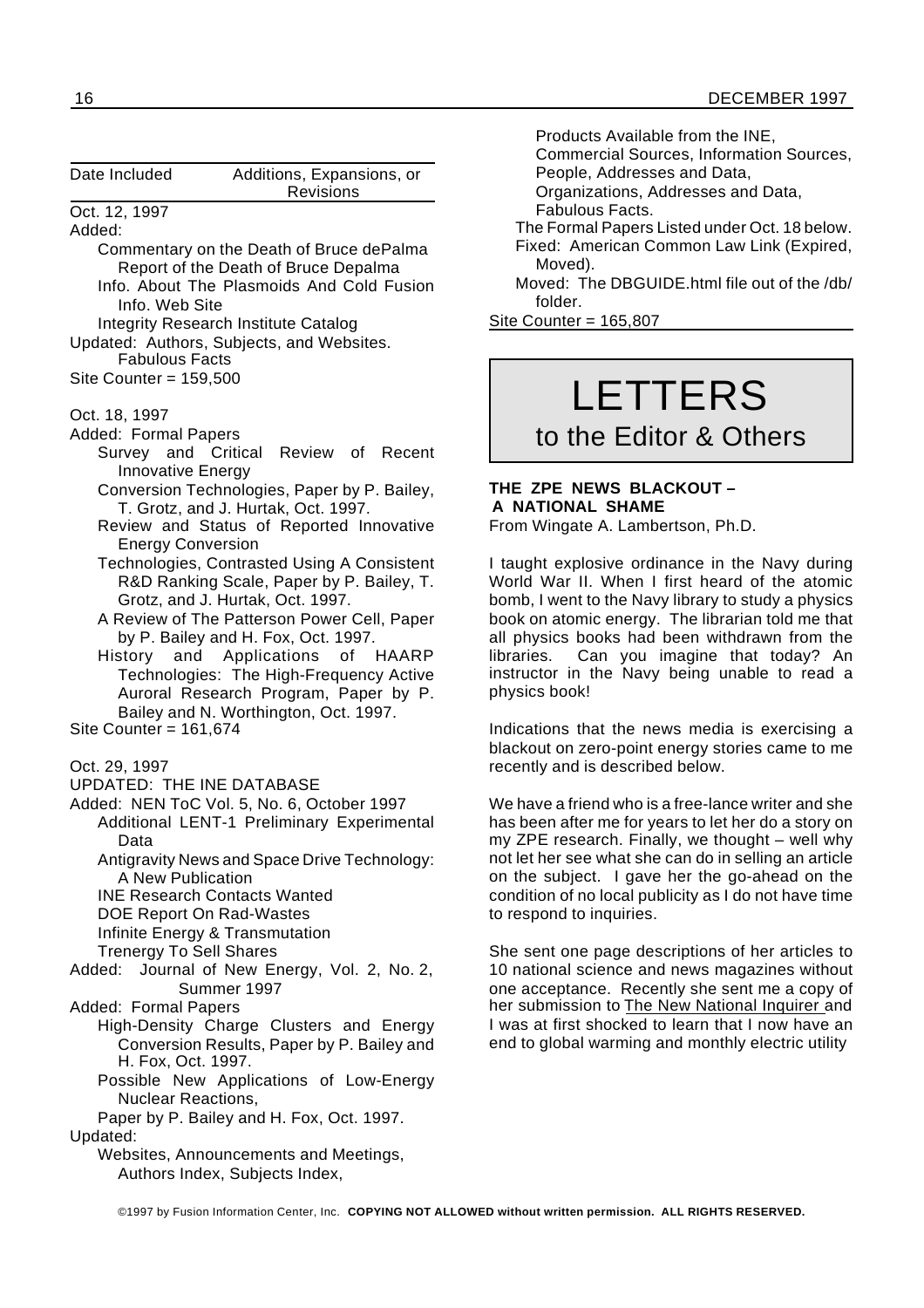bills. "The past 200 years of the industrial revolution was just another form of the dark ages."

After thinking about it for a short time, I decided that she is right. I rode through Pittsburgh on the train during World War II and it was dark and dirty from pollution from the steel mills. That did not have to be because Tesla and Moray had both tried to get their ZPE methods developed.

Today, October 7, 1997, President Clinton is trying to decide just how the United States is going to deal with global warming and what we can offer to the world at the Japanese conference in December. We, who live in Florida, are concerned that seven pounds of plutonium will be shot into space in a few days as "the only available power source." A plutonium cloud burst could wipe out the entire state. Those of us in the new energy field know better. It is a very slim chance but the problem is there and concerns me.

Major decisions are being made today by our leaders whom we assume are uninformed about ZPE. The national press has a responsibility to inform its readers and it has not done its job. Is this not as foolish as withdrawing physics books from military libraries? I think it is a national shame!

#### **SUPER-POOPER VORTEX**

From: Alexis Guy Obolensky Sent: Friday, October 31, 1997 8:57 AM Subject: Mach-disc technology

In the late 1960s, my company submitted an unsolicited proposal to the US Justice Department. It recommended the study of the non-lethal air cannon I developed in the early 1950s. My friends called it a "Super Pooper," because its beam of Mach disc vortex pairs could induce visceral resonance.

My non-lethal approach to riot control was reportedly rejected because it dismissed fear of deadly force to favor exploitation of personal humiliation.

To pick up on earlier US interest in the Mach disc aircraft cannon, invented too late to save Germany, one should review progress reports from the six university research consortium sponsored by a US Navy and Air Force PROJECT SQUID authority. At this time I was privileged to be able to do experimental work for my mentor, Dr. R. P. Shaw. Shaw's PROJECT SQUID Job, at the NYU

Institute of Mathematics & Mechanics, was to design and build a resonant macrosonic vortex Mach disc particle beam generator. The Mach disc describes the virtual energy field carried by the central hole in a smoke ring like super-spin vortex. The Mach disc's 50 billion Pascal pressure standing-wave structure requires that the toroidal-spin exceed "normal" VELOCITY limits. Shaw's mathematical mastery made it possible for me to create a non-lethal embodiment and the US News & World Report's, July 7, 1997, "Wonder Weapons" cover story brought this non-lethal wonder weapon prototype to light.

To confirm the physical reality of a Mach disc slipline's 50 Giga-Pascal force field, see "Shock Waves in Condensed Matter - 1983" (Elseiver Science Publishers, Chapter V : 7). Here, Morris, McQueen and Marsh (Dynamic Testing Division of the Los Alamos National Laboratory) confirm entropy-flow differentiation with "Mach Disc Formation in Cylindrical Recovery Systems".

"At the triple point where the Mach stem (state 3), the incident shock (state 1) and the reflected shock (state 2) all come together, by necessity, a slipline is present. The region of flow above the slipline is the result of a two shock process, whereas the flow below the slipline is the result of a single shock process (the Mach stem). The pressure must be the same on both sides of the slipline so that the material velocity is in general different across the slipline. This is because single and double shock states at the same pressure are at different entropy states."

The experimenters used C-4 explosive with a detonation velocity of 8 km/s. This is 133% faster than initial plain shock waves for "ordinary" equations of state for the Mach disc. Given appropriate geometry, this velocity overdrive stimulates excess entropy production so "the Mach disc diameter changes very little with additional high-explosive. To illustrate the effect of how relative shock-impedances of the components of the capsule affect the diameter of the Mach disc, one shot was fired with the radiating sample being Bromoform (CHBr<sub>3</sub>) rather than carbontetrachloride (CCl<sub>4</sub>)."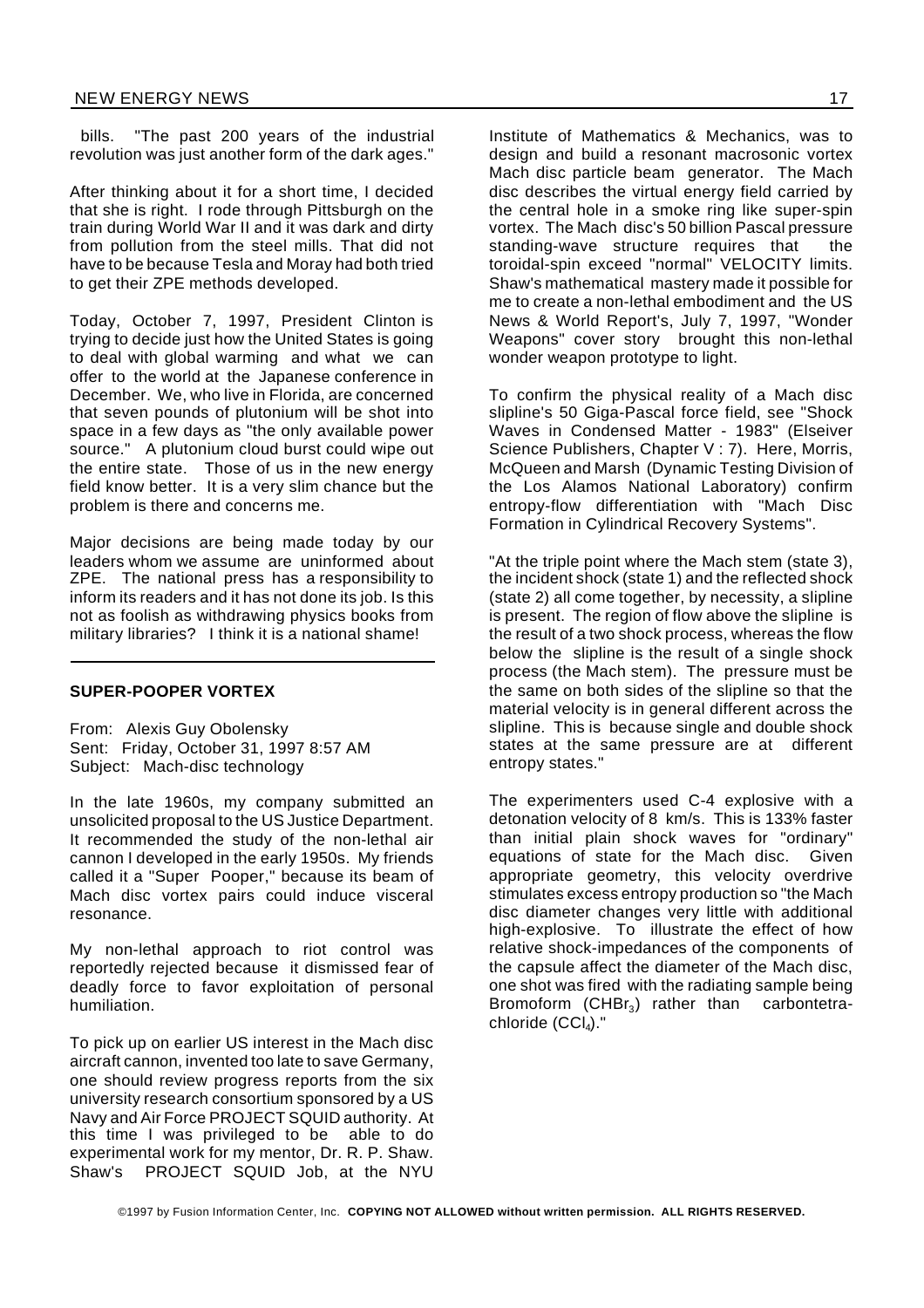Despite their widely differing shock-impedances, either CHB $r_3$  or CCl<sub>4</sub> can reveal the Mach disc's invisible energy structure through their stimulated radiation signature. Furthermore, the Mach disc's extraordinary spin-velocity may even bypass Einstein's Locality Principle since published experiments reveal Mach disc-like superluminal structure. Given the required electromagnetic spin waves, one could, in Shaw's words, "punch a hole in the fabric of time." In other words, the time direction is established by the Mach disc slipline entropy-flow polarity. Given Shaw's understanding, my subsequent electromagnetic shock wave experiments provoked unlimited vacuum-energy gain that resulted in ball lightning like-explosions. This dramatic 1958 accident ended the funding needed to continue Mach disc experimentation.



### **ICCF-7 INTERNATIONAL COLD FUSION FORUM Vancouver, B.C., Canada April 19-24, 1998**

An International Conference on Cold Fusion (ICCF) is held every 18 months to present laboratory results and to exchange ideas for the advancement of scientific knowledge in this promising new field. With the maturation of the field, ICCF-7 seeks to attract a more diverse audience including additional scientists, research institutes, students, national funding agencies, commercial interests, journalists, and spouses. It is the objective of ICCF-7 to provide a productive international forum for communication and education.

Calendar:<br>December 1997: Final notification to all presenters regarding the format of their presentation.

January 1998: Deadline for final abstracts to be published in ICCF-7 Program Manual and Website. April 1998: Conference. All presenters must hand in their final papers during the conference for timely inclusion in the publication ICCF-7 Proceedings.

A different topic is planned for each day at ICCF-7. An invited presentation with summary review or global implications for the entire field will begin each day's topic, followed by five oral presentations on the topic. Afternoons will be entirely devoted to enhanced poster sessions, which include a 3-5 minute oral preview and summary. A "Top Ten" poster presenters will be selected by the attendees, and each will conduct an expanded 15 minute presentation to the full audience on Thursday afternoon. Three evening workshops will also be held.

Topics include: Heat & Related Products, Nuclear Processes & Products, Materials & Innovative Approaches, and Theory & Nuclear Physics.

**Registration fee \$450 until January 1, 1998**, when it raises to \$500. Hotel reservations are still open at all prices. For more information or to get on mailing list, contact: ICCF-7 c/o ENECO 391-B Chipeta Way, Salt Lake City, UT 84108 USA Phone (801) 583-2000 Fax (801) 583-6245 iaeger@ENECO-USA.com

## **18th International Symposium on Discharges & Electrical Insulation in Vacuum**

August 17-21, 1998 Eindhoven, The Netherlands Hosted by the Eindhoven University of **Technology** 

**Scientific Program**, Papers will be presented on all aspects of: Fundamentals of Discharges and Breakdown in Vacuum; Vacuum Discharge Devices and Applications; and Vacuum Insulation Technology and Applications.

**Mini-Courses** held parallel with conference: Diagnostics for Vacuum Devices, and Production Technology for Vacuum Insulated Devices

A **technical exhibition** will be held featuring components and systems in the area of vacuum discharge devices and vacuum insulated devices (e.g. vacuum switchgear, vacuum deposition and coating, X-ray and microwave tubes and other beam-devices, high-power devices, and equipment for analysis, monitoring and test purposes).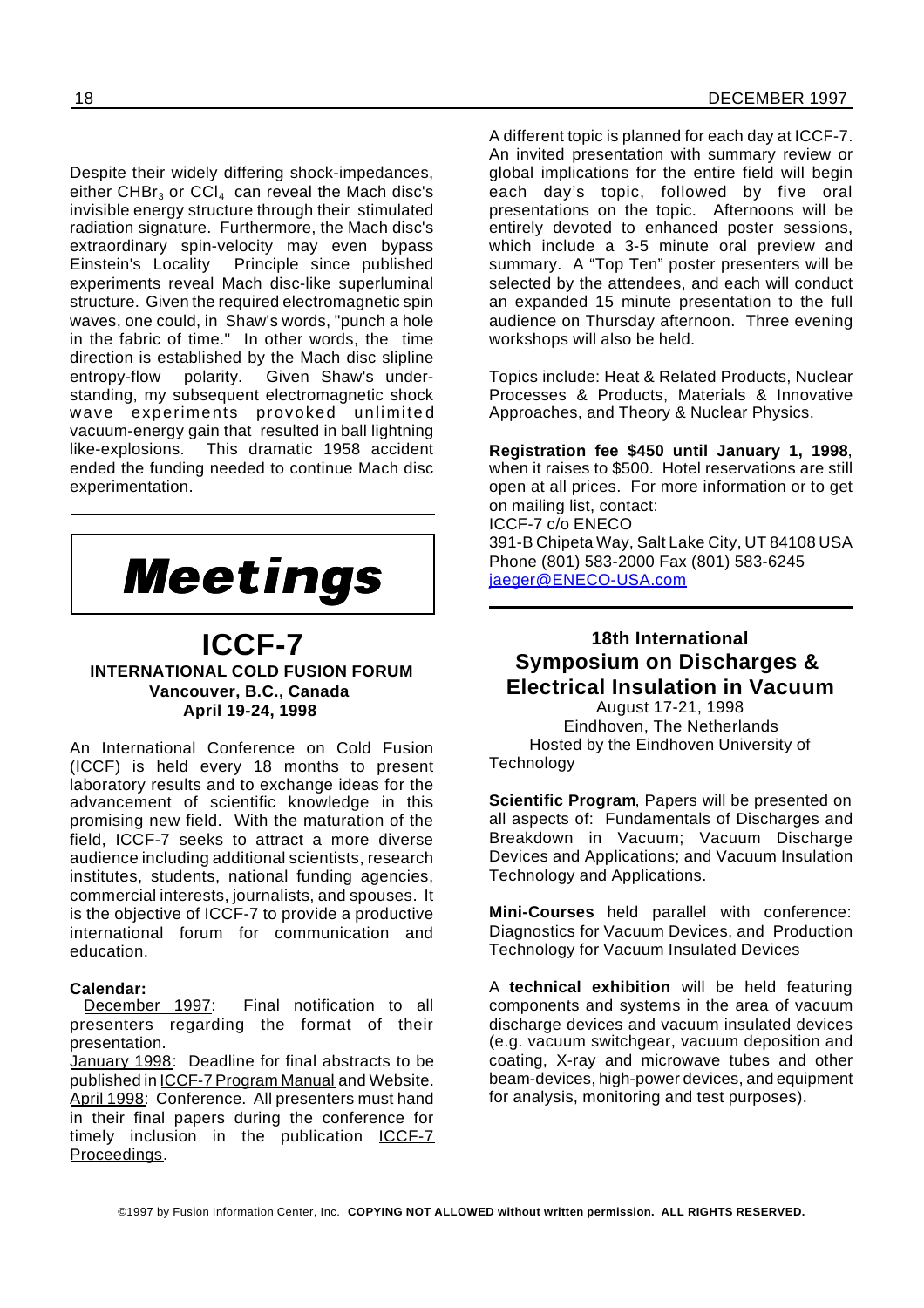

#### **MYSTERIOUS MAGNETIC SPINNER**

You may have seen a video of John Searl demonstrating with a string and a paper clip that magnetic fields spin. Do you believe that ?

Here is a device invented by Lee Trippett to demonstrate **"The Mysterious Magnetic Spin".** This product is an excellent stocking stuffer and an excellent executive toy. Please don't tell the young folks that this device might just get them thinking about how magnetism really works.

The key point of this device is that **the college professors cannot tell us how it works.** They will tell you that it is simple magnetic motor action - a force is produced on a coil that is moved though a magnetic field. Now try it with a coil of copper. No spin!

Just being produced by Trenergy, Inc., with the royalties going to support the Institute of New Energy. Thank you, Lee Trippett.

Price: \$12.00 shipped postage prepaid, anywhere in the U.S. Available to Wholesalers.

Order immediately for the Holidays by phone, fax, e-mail, or letter. SPINNER c/o NEN, P.O. Box 58639, Salt Lake City, UT 84158-0639 Phone: 801-583-6232 E-mail: <halfox@slkc.uswest.net>

Hotel accommodation in downtown Eindhoven, a short distance from the University Conference Centre, is available through the EUT Conference office at reduced rates.

#### **Information for Authors**

Authors should submit a 250 word abstract by November 1, 1997. Authors of accepted abstracts will be notified in Dec. 1997. Deadline for cameraready manuscripts is April 1, 1998. Accepted papers will be published in conference proceedings, available at the registration. A limited number of accepted papers will be selected for publication, in a modified and extended version, in

Special Issues of *IEEE Transactions on Plasma Science* and *IEEE Transactions on Dielectrics and Electrical Insulation.* The working language of the symposium is English. All printed matter will appear in English.

**Correspondence** should be sent to: Carla Schreurs Congress Office ISDEIV'98, Aud.2.26 Eindhoven Univ. of Technology P.O. Box 513 5600 MB Eindhoven, The Netherlands

phone: (011)-31-40-247-4849 fax: (011)-31-40-245-8195 E-mail: C.L.A.Schreurs@ieb.tun.nl Website: http://www.ele.tue.nl/evt/isdeiv/

#### **CALL FOR ABSTRACTS**

"Meeting Global Energy and Environmental Needs" **33rd Intersociety Energy Conversion Engineering Conference (IECEC)** August 2-6, 1998 Colorado Springs, CO

Sponsored by the American Nuclear Society, American Inst. of Chemical Engineers, Society of Automotive Engineers, American Inst. of Aeronautics and Astronautics, American Society of Mechanical Engineers, and Inst. of Electrical and Electronics Engineers.

Abstract Deadline: Postmarked by Monday, 15 Dec. 1997

Prospective authors are invited to submit a brief (about 250 words, double spaced) abstract for consideration by IECEC Program Committee. The abstract, along with three copies, should include the following information: a descriptive title, one appropriate topical subject area, name/address/ telephone/e-mail/fax of the corresponding author.

Contact for author's packet: ANS Proceedings Office, IECEC '98 555 North Kensington Ave. La Grange Park, IL 60526 Phone: 708/579-8253; fax 708/352-6464 Web page: www.inspi.ufl.edu/IECEC98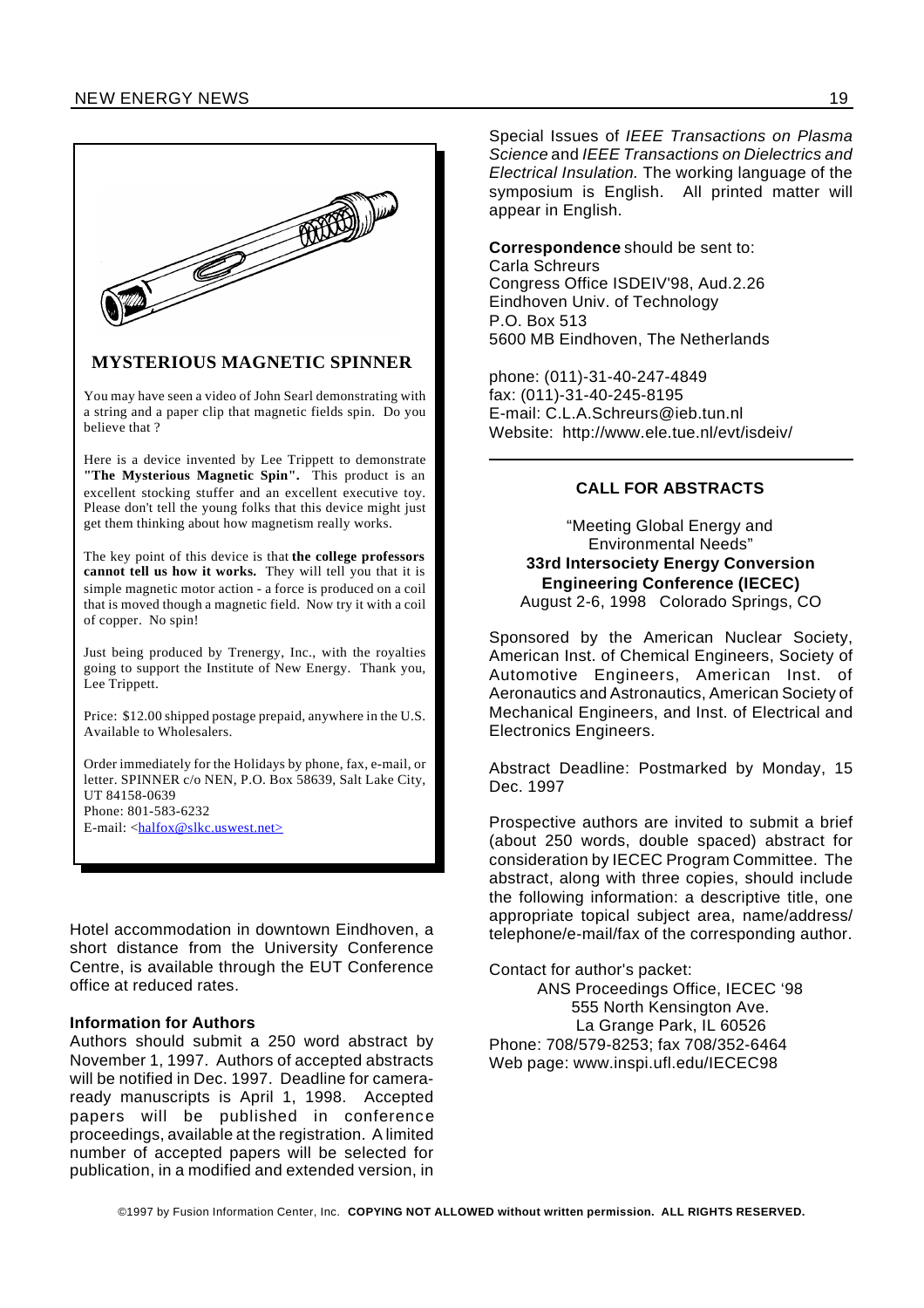International Scientific Congress - 98 "**Fundamental Problems of Natural Sciences**" June 22-27, 1998 St.-Petersburg, Russia

Studying problems in:

Substance, Electromagnetism, Gravitation, Elements, structure and interaction of Earth and Universe systems, Mechanics, Nontraditional Sources of Energy and Technologies

Contact LOC office, secretary Tatyana Doganonskaya Fax: (7) 812-277-12-56 Office: (7) 812-277-00-37 E-mail: exico@mail.nevalink.ru

## **Commercial Column**

The following companies (listed alphabetically) are commercializing cold fusion or other enhanced energy devices: [Listings with your additional copy, or boxed, for small annual service fee.]

#### **COMPANY**: PRODUCT

**American Pure Fusion Engineering and Supply**: Warren Cooley, 1-800-789-7109 or 503-585-6746. Email to: Coolwar@aol.com

**Clustron Sciences Corp.**: Contact: Ron Brightsen, 703-476-8731.

#### *NEW ENERGY NEWS* **BIBLIOGRAPHY**

Just updated from INE, a complete bibliography is available containing over 1000 references, listing all the articles, papers and abstracts published in the *New Energy News* since we began back in 1993. Request PC WordPerfect 6.1 or ASCII format. Copies are US\$10, postage and handling included. INE, P.O. Box 58639, Salt Lake City, UT 84158-0639, USA, or call 801-583-6232.

**ENECO**: is in the business of commercializing the exciting new field of low energy induced nuclear reactions in solids via patent licensing, jointventures, and co-operative research. ENECO, University of Utah Research Park, 391-B Chipeta Way, Salt Lake City, Utah 84108 USA. Contact Fred Jaeger, Voice 801-583-2000, Fax 801-583- 6245. Email: jaeger@ENECO-USA.com

**E-Quest Sciences**: Contact Russ George, FAX 415-851-8489.

**Fusion Information Center (FIC)**: Research and development of new energy systems. The world's most complete resource depository for cold fusion research information, as well as other new energy research including zero-point energy; space energy research; electronic, electromagnetic, an d mechanical over unity devices and transmutation. We are the publishers for *New Energy News*, and *the Journal of New Energy.* Voice 801-583-6232, Fax 801-583-2963. Contact Hal Fox.

**Holotec AG**: Clean Energy Technology, contact André Waser, Gen. Mgr., Bireggstrasse 14, CH-6003, Luzern, Switzerland. Phone 011 41-41 360 4485, or Fax 011 41-41 360 4486.

**Hydro Dynamics, Inc**.: Rome, Georgia. Contact James Griggs, Voice 706-234-4111 Fax 706-234- 0702.

**JET Energy Technology, Inc.**: Weston, MA. Contact Dr. Mitchell Swartz, Voice 617-237-3625. Fax 617-237-3625.

**Labofex, Experimental and Applied Plasma Physics**: Ontario, Canada. Contact Dr. Paulo N. Correa. Tel 905-660-1040, Fax 905-738-8427

**Magnetic Power Inc.**: Sebastopol, CA. Contact Mark Goldes, voice 707-829-9391, Fax 707-829- 1002.

**Nova Resources Group, Inc**.: Denver, CO. Call Chip Ransford, Phone 303-433-5582.

©1997 by Fusion Information Center, Inc. **COPYING NOT ALLOWED without written permission. ALL RIGHTS RESERVED.**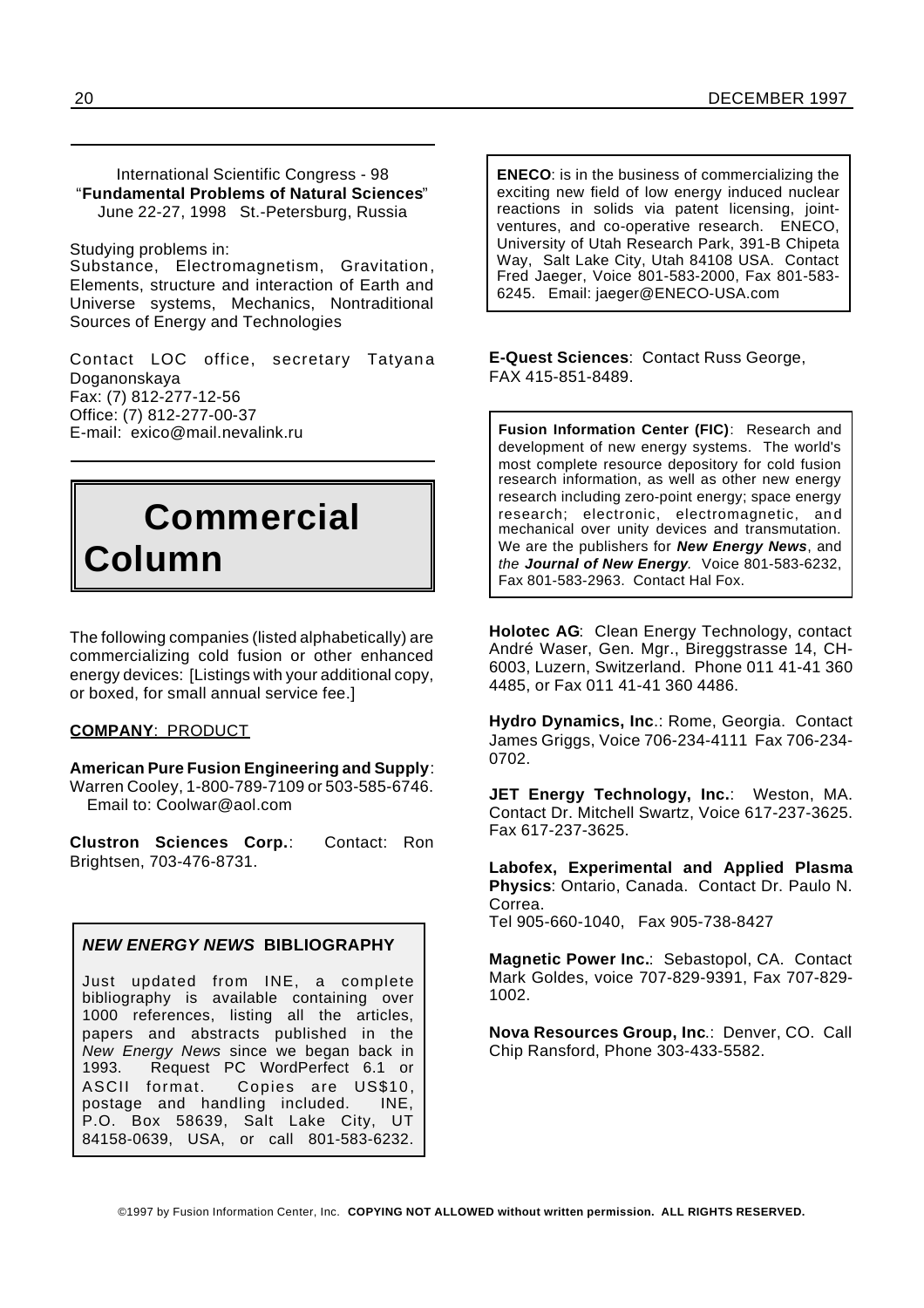**Trenergy, Inc.,** has acquired rights to develop and produce a new-type of thermal power based on the controlled production of clean nuclear reactions from plasma injected transmutation. Contact through P.O. Box 58639, Salt Lake City, UT 84158- 0639, Voice 801-583-6232, Fax 801-583-2963.

**UV Enhanced Ultrasound**: Hong Kong. FAX 852-2338-3057.

**"YUSMAR"- Scientific-Commercial Company:** President: Dr. Yuri S. Potapov, 277012 Kishinev, Moldova. Phone and Fax 011-3732-233318.

**Zenergy Corp.**: Founded in 1996 to facilitate the introduction of commercially viable energy alternatives. 390 South Robins Way, Chandler, AZ 85225. Contact Reed Huish, 602-814-7865, Fax 602-821-0967, e-mail: info@zenergy.com

Note: The Fusion Information Center has been acting as an information source to many of these companies. We expect to augment our international service to provide contacts, information, and business opportunities to companies considering an entry into the enhanced energy market.

#### **INFORMATION SOURCES**

Academy for New Energy (ANE) 216 Commerce Drive, Ste. 4, Fort Collins, CO 80524. Tel. 970- 482-3731

*ANE Newsletter* has been combined with *Infinite Energy* magazine.

*Advanced Energy Network Newsletter*, quarterly. Advanced Energy Network, P.O. Box 691, Rondebosch 7700 Capetown, Rep. South Africa.

*Antigravity News and Space Drive Technology*, bimonthly newsletter, pub. J.E.Cox Enterprise, P.O. Box 655, Marietta, GA 30061-655 (Phone 770-218-9693). Per year \$36. U.S., \$48 foreign.

*Cold Fusion Times,* quarterly newsletter published by Dr. Mitchell Swartz, P.O. Box 81135, Wellesley Hills MA 02181. Home Page: http://world.std.com/~mica/cft.html

*Cycles*, a R&D newsletter, published by Dieter Soegemeier, Editor, GPO Box 269, Brisbane, QLD.4001, Australia. Phone/Fax: +61 (0)7 3809 3257.

*Electric Spacecraft Journal*, quarterly, edited by Charles A. Yost, 73 Sunlight Drive, Leicester, NC 28748.

*Electrifying Times*, 3/year magazine. 63600 Deschutes Market Rd, Bend, OR 97701 541-388-1908, Fax 541-388-2750, E-mail <etimes@teleport.com> www.teleport.com/~etimes/

*Elemental Energy*, monthly newsletter, edited by Wayne Green, 70 Route 202N, Petersborough, NH 03458.

*Fusion Facts* has become a section in the *Journal of New Energy*.

*Fusion Technology,* Journal of the American Nuclear Society, edited by Dr. George Miley, 555 N. Kensington Ave., La Grange Park, IL 60525.

*Future Technology Intelligence Report*, monthly newsletter, making available technological information now omitted from establishment media. Back issues available at substantially lower cost on the InterNet at <www.tarapublishing.com> FTIR, P.O. Box 423652, San Francisco, CA 94142- 3652.

*Infinite Energy,* bi-monthly magazine. P.O. Box 2816, Concord, NH 03302-2816. Voice: 603-228- 4516. Fax: 603-224-5975 E-mail 76570.2270@compuserve.com

**Institute for New Energy (INE),** organization to promote and help find funding for new energy research.

Visit our **Home Page**: www.padrak.com/ine/ which contains many important scientific papers and current reports on all areas of research.

E-mail: halfox@slkc.uswest.net or ine@padrak.com

Salt Lake City, Utah. Voice 801-583-6232, Fax 801-583-2963.

> *New Energy News* monthly newsletter for INE, highlighting the research and development in the worldwide new energy arena. Edited by Hal Fox.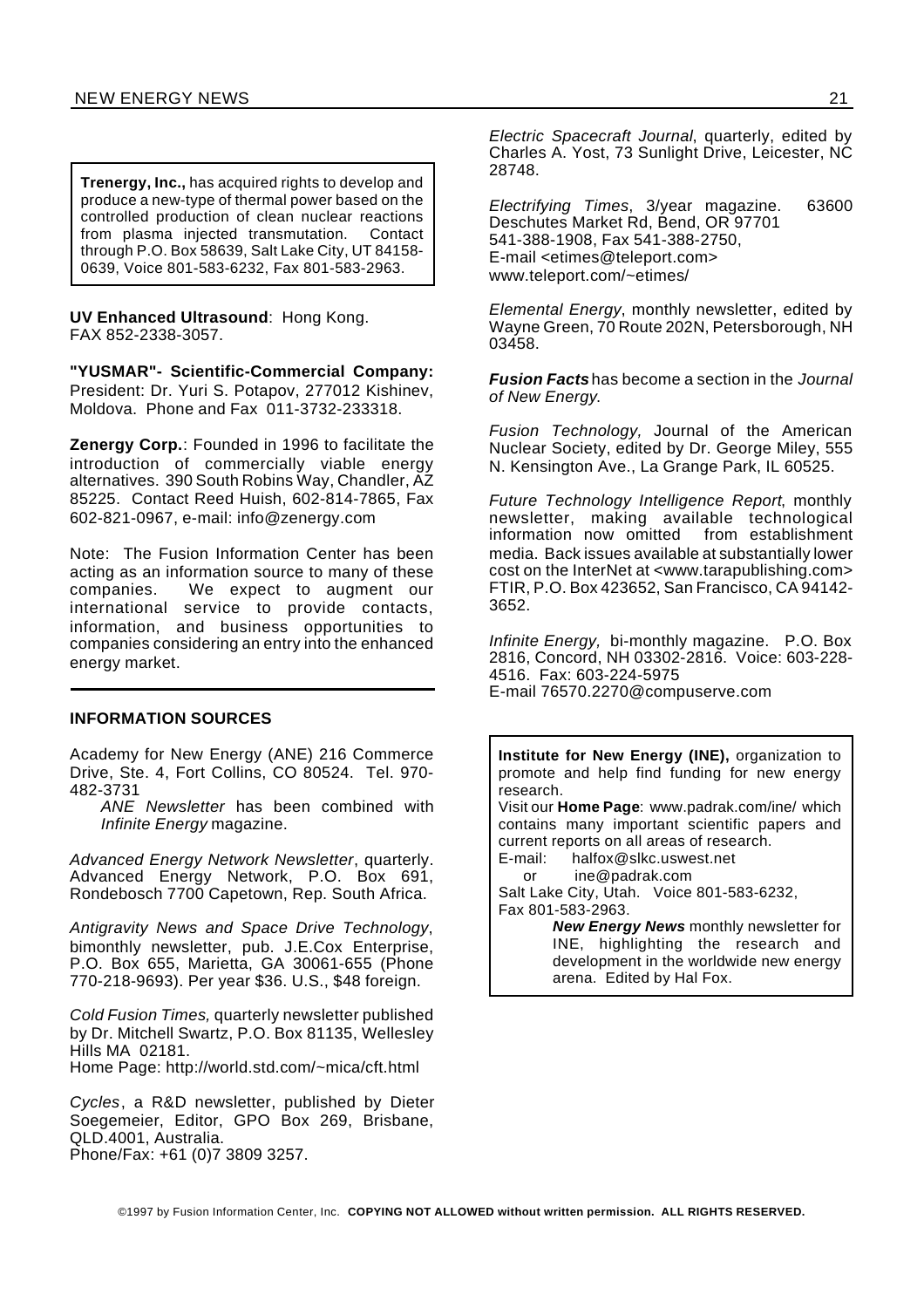KeelyNet BBS - Jerry Decker, 214-324-3501 Internet: www.keelynet.com E-mail: jdecker@keelynet.com

*Planetary Association for Clean Energy Newsletter*, quarterly, edited by Dr. Andrew Michrowski. 100 Bronson Ave, # 1001, Ottawa, Ontario K1R 6G8, Canada.

Web page: http://energie.keng.de/~pace

*Space Energy Journal*, quarterly, edited by Jim Kettner & Don Kelly, P.O. Box 1136, Clearwater, FL 34617-1136. 9

*Journal of New Energy***,** quarterly, presenting papers representing the new areas of energy research, leading-edge ideas in the development of new energy technology, and the theories behind them. Published by the Fusion Information Center, Inc. Editor: Hal Fox. Address & phone above.

The above list of commercial and information sources will be growing. New listings will be added as information is received. Send information to *NEN*, P.O. Box 58639, Salt Lake City, UT, 84158.

| Advertising rates for New Energy News: |         |          |          |           |
|----------------------------------------|---------|----------|----------|-----------|
|                                        | 1 Month | 2 Months | 6 Months | 12 issues |
| $1/8$ page                             | \$25    | \$40     | \$100    | \$175     |
| $1/6$ page                             | \$35    | \$50     | \$140    | \$245     |
| $1/4$ page                             | \$45    | \$60     | \$180    | \$315     |
| $1/3$ page                             | \$60    | \$80     | \$200    | \$430     |
| $1/2$ page                             | \$100   | \$140    | \$400    | \$700     |
| <b>Full Page</b>                       | \$150   | \$200    | \$550    | \$900     |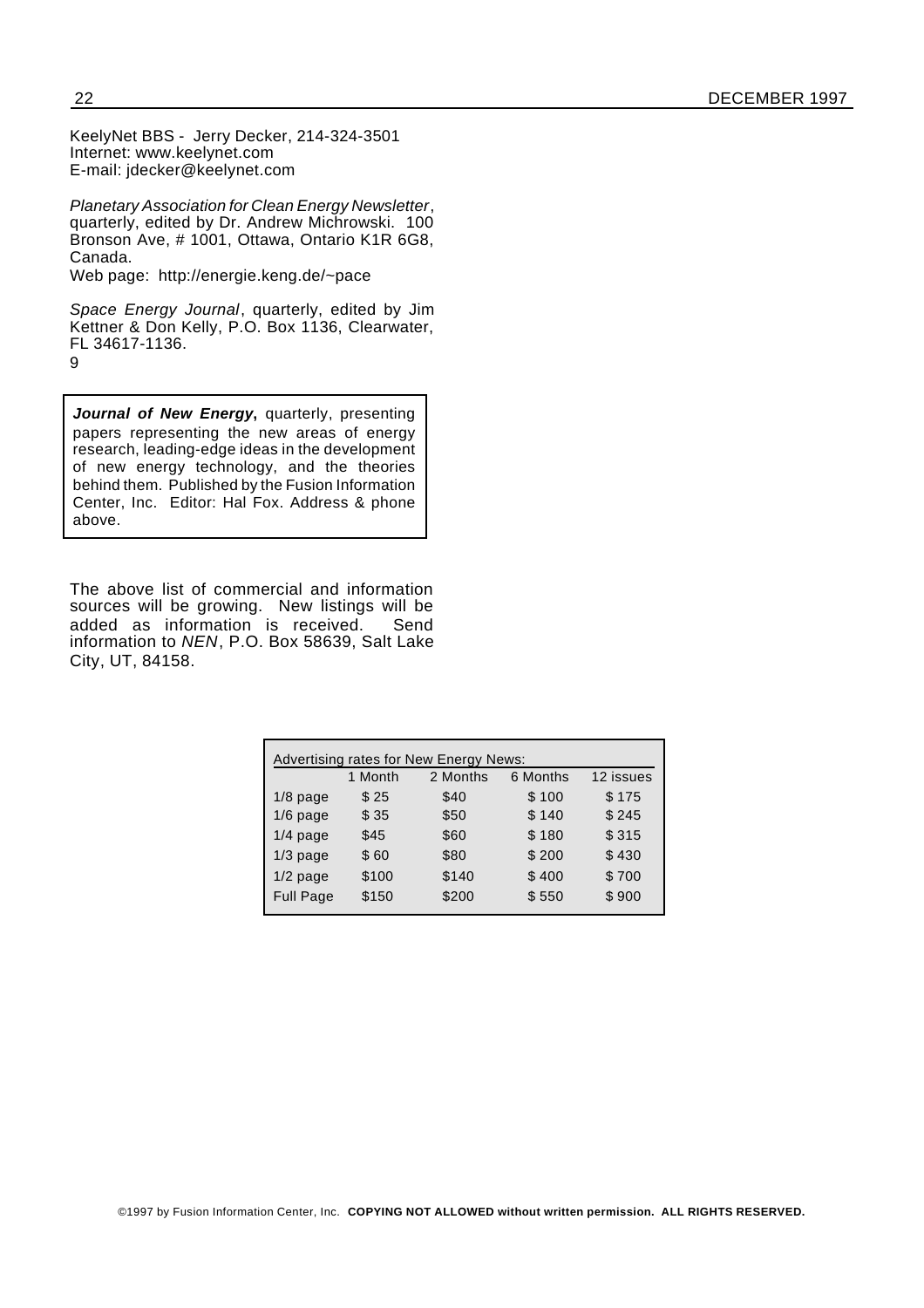#### **ADVERTISEMENT**

The Fusion Information Center is pleased to announce its appointment as an authorized distributor for the **Cincinnati Group's Low-Energy Nuclear Transmutation Kit**.

## **BECOME ONE OF THE WORLD'S FIRST TRANSMUTATION EXPERTS**

Being heralded "The scientific discovery that will change the world," **the production and marketing of the LOW-ENERGY NUCLEAR TRANSMUTATION KIT – LENT-1 ushers in the scientific paradigm shift that has been forecast by many new-energy experts.** The purchase and use of this kit is the first important step for your company to become a leader in transmutation energy in the New-Energy Age.

Here is what you get with the **LENT-1 KIT**:

1. Specially machined, Closed-cell, Zirconium **Electrolyte Chamber**

- 2. The **Trenergy Power Supply.**
- 3. Complete Instructional Manual.
- 4. Access to experienced transmutation personnel for technical assistance.

5. Full year's subscription to *Infinite Energy, New Energy News,* and *Journal of New Energy.* These publications will be the leading source of additional information about the latest new developments in this exciting science.

6. A money-back guarantee if this equipment cannot transmute selected elements under proper operation.

**You can attain a new profession for less than the cost of a used car or a week's special technical seminar.** Your company can become a new-energy leader. Each person and each company has three choices for this new technology:

## **Fight it. Ignore it. Lead it.**

**LEADERS: Please phone, write, or fax for price and delivery information**. **INVESTORS:** Opportunties exist for qualified investors. Phone for offering memorandum.

For price and delivery information about the **LENT-1 KIT** call, fax, or write to: **TRANSMUTATION KIT**, P.O. Box 58639, Salt Lake City, UT 84109. Voice 801-583-6232. Fax 801-583-2963. International customers may also request information by email: **halfox@slkc.uswest.net**